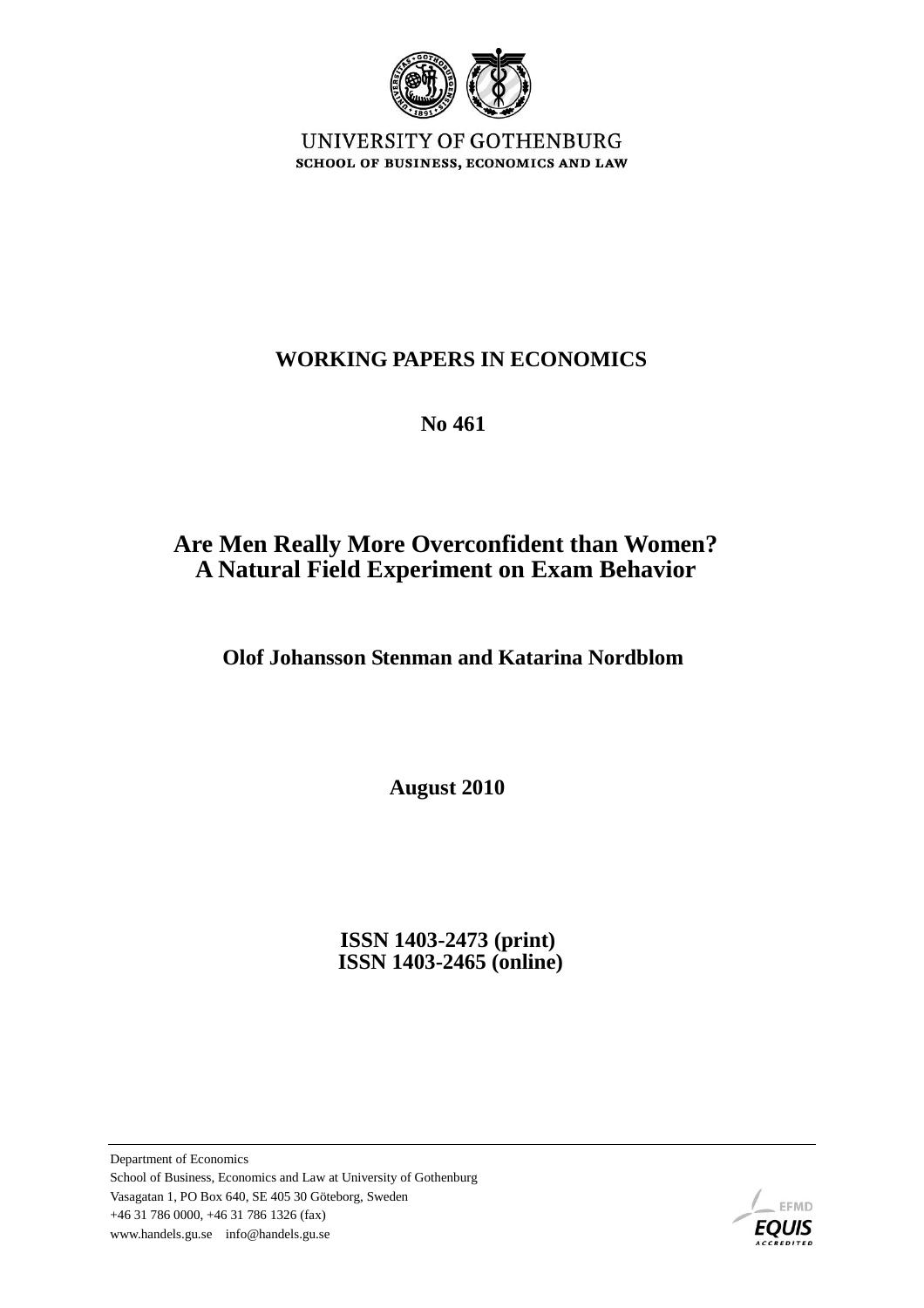# Are Men Really More Overconfident than Women? A Natural Field Experiment on Exam Behavior\*

*Olof Johansson-Stenman and Katarina Nordblom Department of Economics, School of Business, Economics and Law, University of Gothenburg, Box 640, SE 40530 Gothenburg, Sweden.*

*E-mail: [Olof.Johansson@economics.gu.se;](mailto:Olof.Johansson@economics.gu.se) [Katarina.Nordblom@economics.gu.se](mailto:Katarina.Nordblom@economics.gu.se) Telephone: +46 31 7861000; Fax: + 46 31 7861053*

**Abstract** This paper reports from a simple natural field experiment based on an economics exam. Part of the exam consisted of 30 multiple choice questions, where the students obtained 1 point per correct answer while 1 point was deducted for each incorrect answer. We find no significant gender differences in overconfidence, irrespective of how we measure it, i.e., whether we regard the number of questions answered, the number of questions answered incorrectly or the answering patterns for the most difficult questions. Hence, the data provides no support for the frequently proposed hypothesis that men are more overconfident than women.

*Keywords*: overconfidence, gender differences, exam behavior, field experiment.

*JEL classifications*: A22, D80, J16.

<sup>\*</sup> We wish to thank Fredrik Carlsson, Peter Martinsson, Ola Olsson, Måns Söderbom, and Joakim Westerlund for helpful comments and suggestions. We are also grateful to the Swedish Research Council for financial support.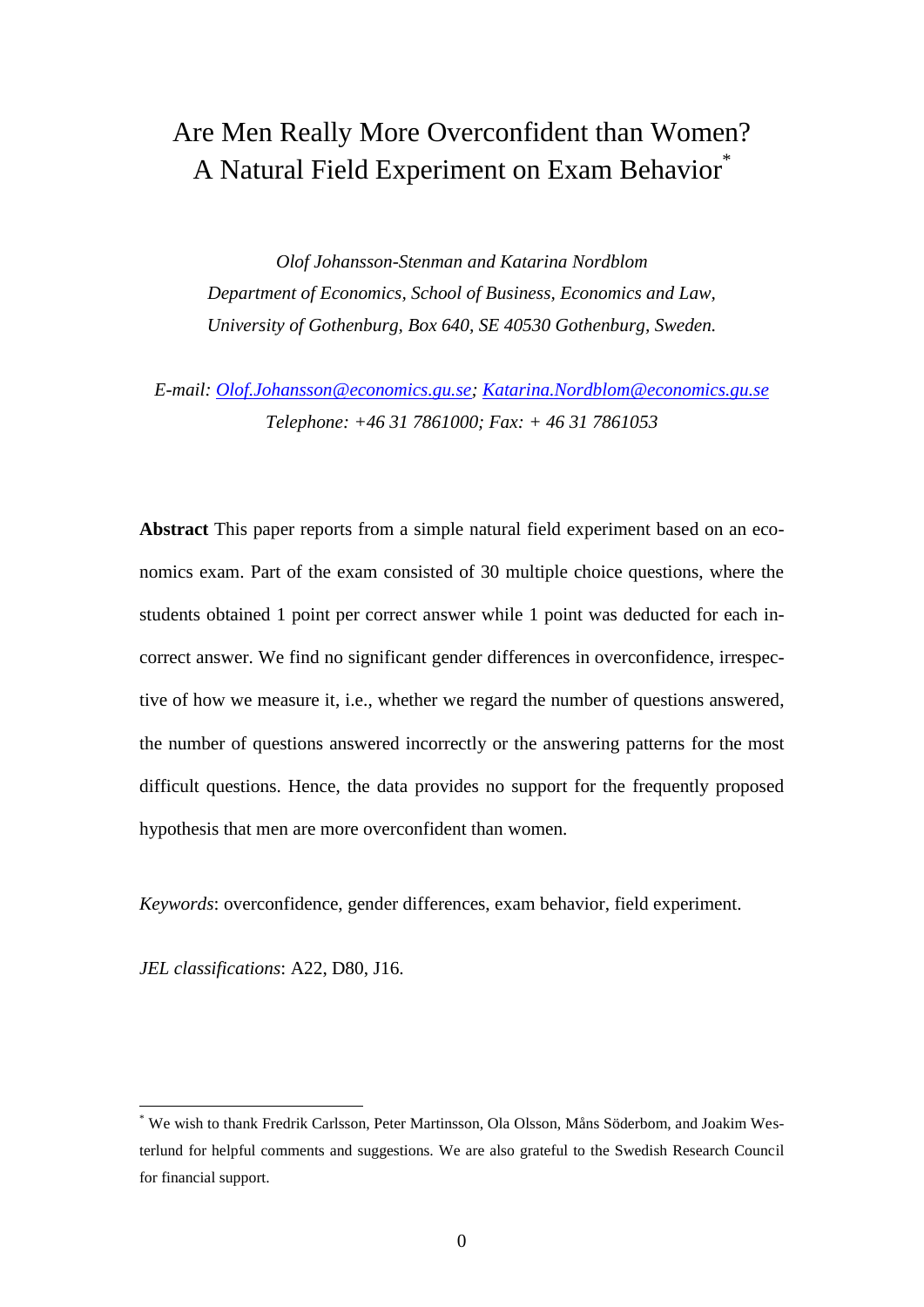#### **1. Introduction**

The aim of the present paper is to test for gender differences in overconfidence based on a natural field experiment (using the terminology of Harrison and List, 2004) in terms of an exam at a Swedish university. Specifically, we analyze the gender-based response patterns to multiple-choice questions, where a correct answer is worth one point while one point is deducted for each incorrect answer.

Overconfidence, i.e., that we tend to systematically overestimate our own abilities in various respects, is according to psychologists more common than most people realize. DeBondt and Thaler (1995) argue that, "Perhaps the most robust finding in the psychology of judgment is that people are overconfident,‖ see e.g. Taylor and Brown (1994) and Baumeister (1998) for overviews of the large psychological literature on the subject. Within economics, Odean (1999) presents empirical evidence on excessive stock market trading due to overconfidence, while Malmendier and Tate (2005, 2008) provide evidence that CEOs tend to be overconfident about their ability to manage a company. With respect to education, Gibbons and Silva (2007) found that 96% of secondary school pupils in UK believe that they are average or above average when asked how good they are at their school work, and Thorpe et al. (2007) found that 90% of first year university students consider themselves to be average or above.

There is also some evidence that firms realize and profit on the fact that people are overconfident. For example, Grubb (2009) notes that consumers overestimating the precision of their demand forecasts creates an incentive for firms to offer tariffs with included quantities at zero marginal cost, followed by steep marginal charges. He then concludes that this matches the observed cellular phone service pricing patterns in many markets.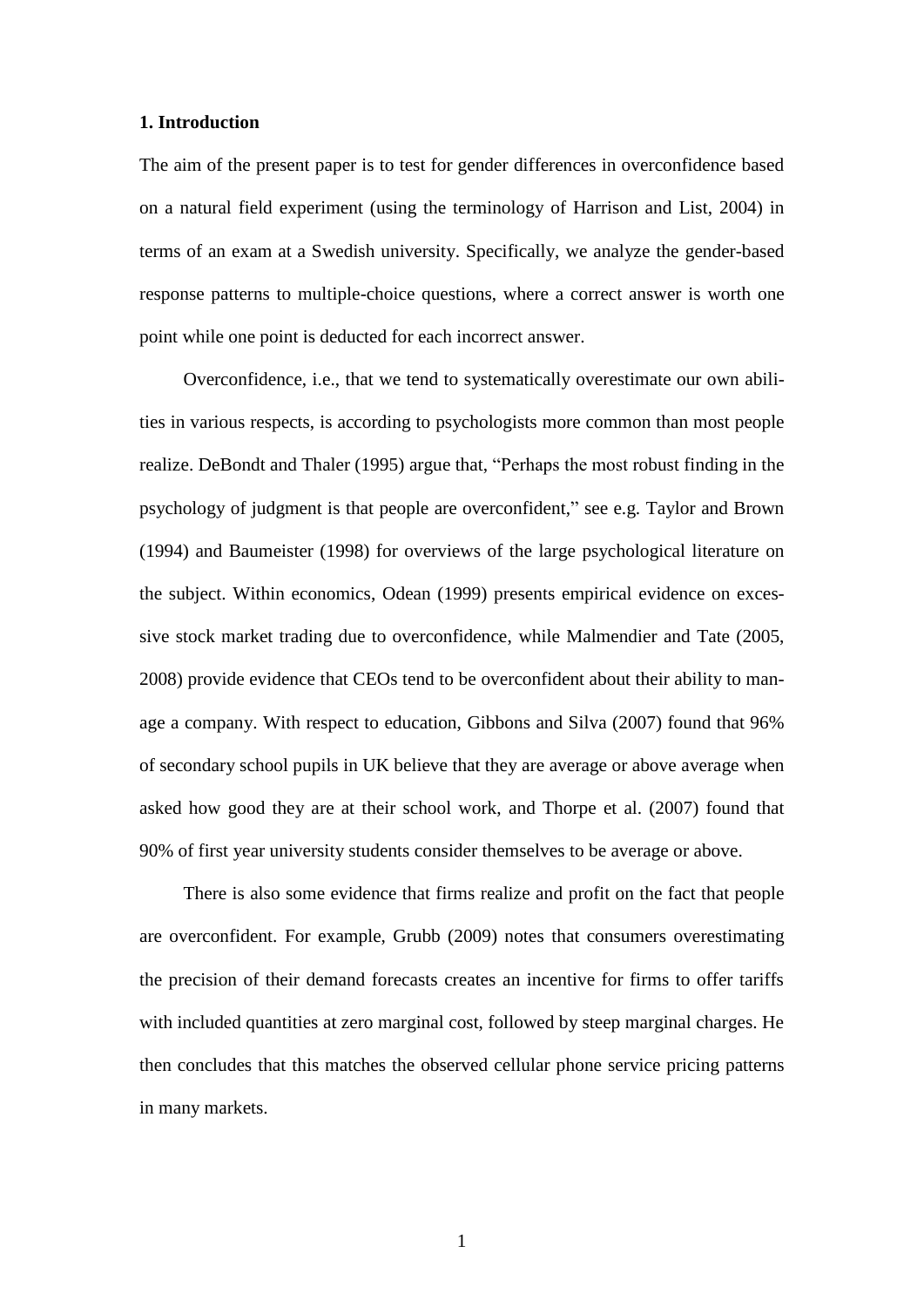While there are obvious negative instrumental effects of overconfidence, there are also possible positive effects, e.g., in terms of overcoming imperfect willpower (Benabou and Tirole, 2002) and increasing the chance of success in risky activities (Compte and Postlewaite, 2004). <sup>1</sup> Hirschleifer et al. (2010) found that overconfident CEOs in innovative industries are more effective innovators than their less confident counterparts. With respect to education, Chevalier et al. (2009) found that high school students with a more positive view of their academic abilities are more likely to expect to continue to higher education even after controlling for observable measures of ability and students' characteristics.

Why is it important to investigate gender-based differences in overconfidence? One reason is that, due to the above mentioned implications, possible gender differences in overconfidence constitute a potential explanation to observed gender differences in, e.g., wage bargaining and entrepreneurial activities, which in turn are possible reasons for why women in virtually all countries have substantially lower average wages than men. For example, Bertrand and Hallock (2001) found that only 2.5 percent of the top five executives for a large group of U.S. firms were women.

Turning to the empirics of gender differences in overconfidence – the subject under investigation in the present paper – it is often stated, and sometimes found, that men on average are more overconfident than women (e.g., Lundeberg et al., 1994). However, although there are several results in that direction when overconfidence is measured by individual responses in surveys (e.g., Lundeberg et al., 1994; Prince, 1993), the empirical evidence regarding gender-related patterns when it comes to ac-

<sup>&</sup>lt;sup>1</sup> The latter can be the case, e.g., since people tend be unreasonably risk averse with respect to small stakes gambles; cf. Rabin (2000), Rabin and Thaler (2001), and Johansson-Stenman (2010). Köszegi  $(2006)$  provides an illuminating analysis of the tradeoffs between the "ego-utility" of overconfidence and various instrumental effects.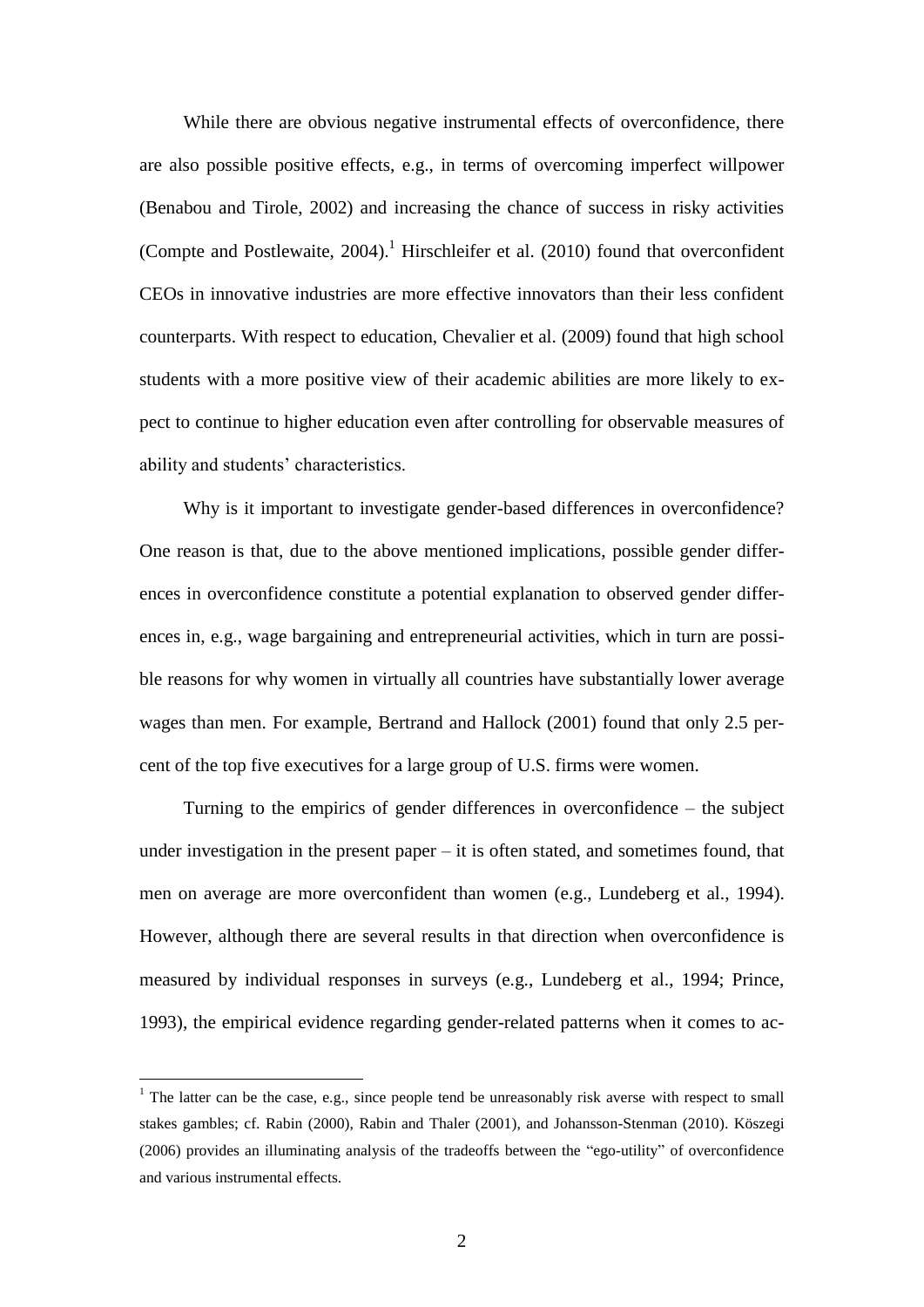tual behavior is less clear. The importance of using real incentives when measuring overconfidence is highlighted by Cesarini et al. (2006), who found that the degree of overconfidence were largely reduced when introducing monetary incentives in several confidence interval estimation tasks. In addition, although not their main task of investigation, they found no indication based on their sample that men are more overconfident than women.

Barber and Odean (2001) constitute a much-cited study on excessive stock market trading. Due to transaction costs, it is generally not rational to trade unless you have better information than the market (Barber and Odean, 2000; Odean, 1999). Barber and Odean (2001) found that men trade substantially more than women and interpret this finding as support for men being more overconfident. In other words, they *assume* that men's observed higher trading activities are driven by their higher overconfidence, based on the existing (primarily survey-based) evidence of such a gender-based difference in overconfidence. However, there are other possible explanations. For example, maybe men on average experience lower disutility with spending time thinking about the stock market development than women do. Recent evidence from asset-market experiments also calls into question the interpretation by Barber and Odean. Biais et al. (2005) found that higher over-confidence implies more trade and also that men trade more than women, yet they did not find male students to be more overconfident in their miscalibration measures. Deaves et al. (2008) found that overconfidence drives trading, but obtained no gender-based differences in either trading activity or overconfidence. Deaves et al. (2010) analyzed market forecasters and found that they, as a group, are overconfident. Yet, again no gender-based differences in overconfidence were found.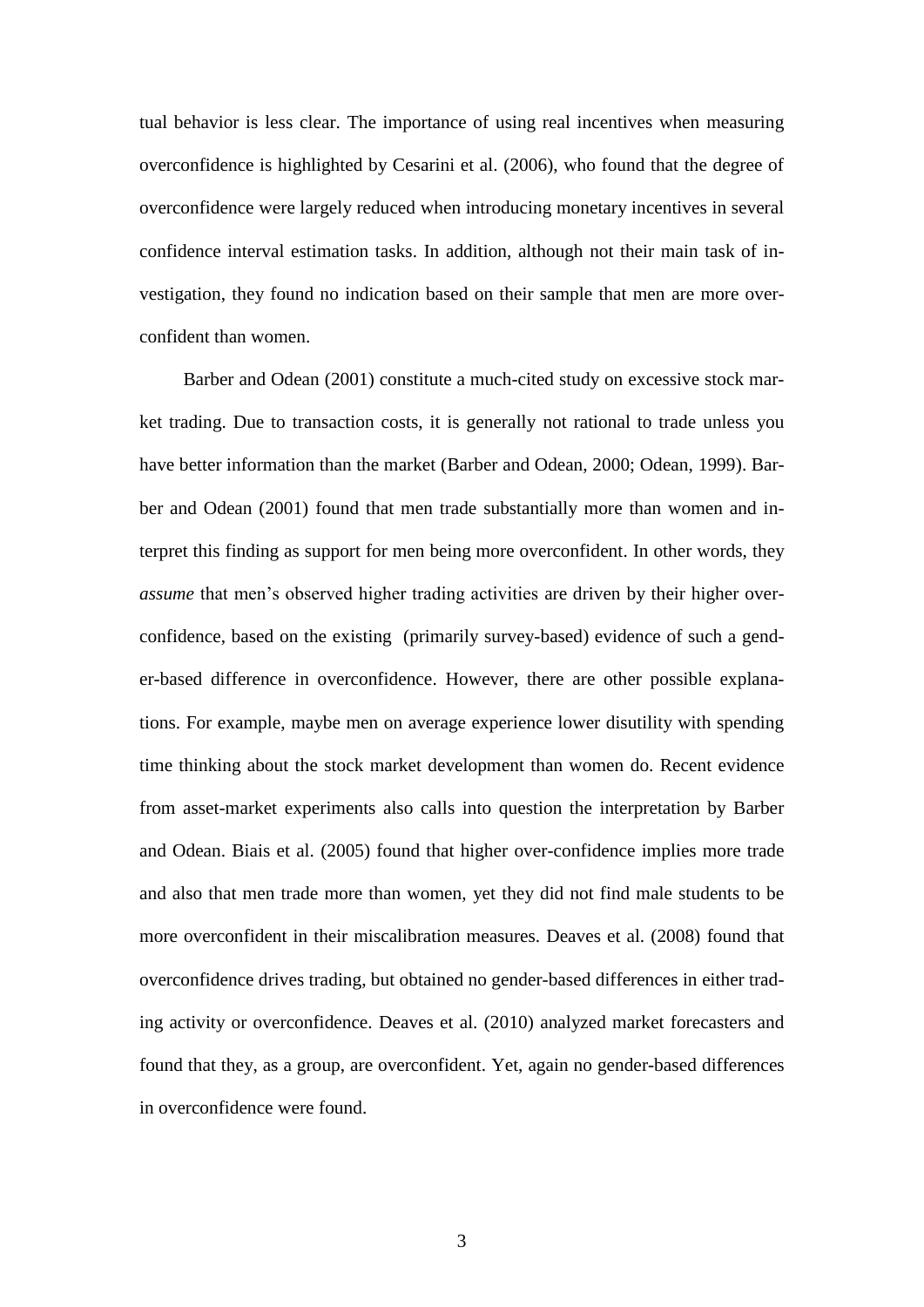Bengtsson et al. (2005) is, in a sense, the paper most strongly related to the present paper as it also deals with exam behavior. They measured the fraction of men and women who voluntarily answered an exam question for which the result only mattered if the student had very good results on the other answered questions and found that women answered this question to a significantly lower extent than men. However, although differences in overconfidence certainly constitute a possible explanation, it is again not the only one. For example, one might conjecture that there are differences in the disutility of answering this question; perhaps men to a larger extent are thrilled by the induced competitive atmosphere, consistent with previous findings that women tend to be more averse to competition than men (Gneezy et al.,  $2003$ ).<sup>2</sup> There are also a number of experimental studies showing that men tend to prefer a tournament setting, where the best performers are getting an unproportionally large share of the payoffs, than women do, see e.g. Niederle and Vesterlund (2007), Vandegrift and Yavas (2009) and Cason et al. (2010).

In the present paper, we test for gender differences in overconfidence based on a very simple natural field experiment, presented in Section 2, in terms of a university exam. Half of the exam consists of multiple-choice questions where a correct answer is worth one point, while one point is deducted for each incorrect answer and not answering implies no point. Clearly, for a given knowledge level of the student, the higher the number of questions answered, the higher the level of overconfidence (or the lower the level of underconfidence). Yet, e.g., since we cannot measure the knowledge level perfectly for each individual, there is no unique ideal measure of gender-

 $2$  However, see also Gneezy et al. (2009), who show the pattern that men living in patriarchal societies behave more competitively in experiments than women, while women living in matrilineal societies behave more competitively than men. This suggests that cultural explanations of such gender differences are important.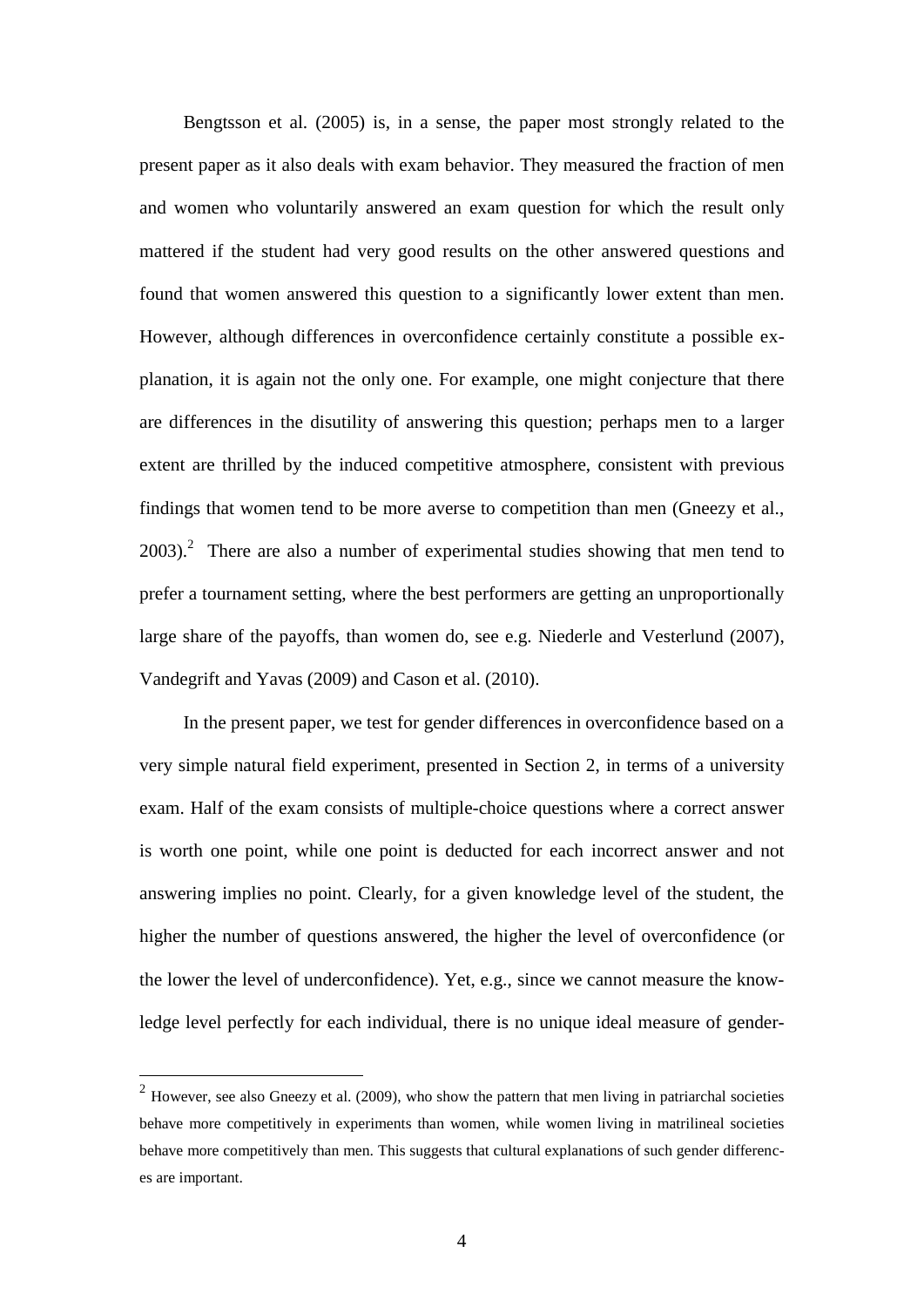based overconfidence differences. We will therefore, in Section 3, present results for a number of different measures. Yet, for each measure presented, we obtain no significant gender differences. In Section 4, we then present the results from regression analysis, where we explicitly correct for other potential variables that might drive the results. Again, we find no significant gender effects. Section 5 concludes the paper.

#### **2. The Experiment on Gender Differences in Overconfidence**

The purpose of the experiment is to identify gender differences in overconfidence (or possibly underconfidence). Hence, our purpose is not to measure the absolute extent to which men and women actually are overconfident, but solely to measure the gender-based *difference* in overconfidence.

The experiment was conducted during an exam in elementary macroeconomics given as part of the business program at the University of Gothenburg; the sample contains 86 females and 88 males, i.e., in total 174 students. The maximum test score was 60 points – 30 for the longer questions and 30 for the multiple-choice questions, where one out of four alternatives was correct. This is a commonly used exam format. We have undertaken two manipulations in order to measure gender differences in overconfidence.

First, the standard format is that a correct answer to a multiple-choice question is worth one point, while an incorrect answer or not answering a question results in zero points. In contrast, we deducted one point for each incorrect answer.<sup>3</sup> Second, three of the questions were constructed to be more difficult than the others, and in fact so difficult that we did not expect the students to know the answers to them.<sup>4</sup> The cu-

 $3$  In total, though, one could not score below zero points on the multiple-choice part.

<sup>&</sup>lt;sup>4</sup> One question was impossible to know the answer to even after having taken the course (Q10 in Table

<sup>1).</sup> The second required quite a lot of (for the level) advanced mathematics (Q19), and to the third diffi-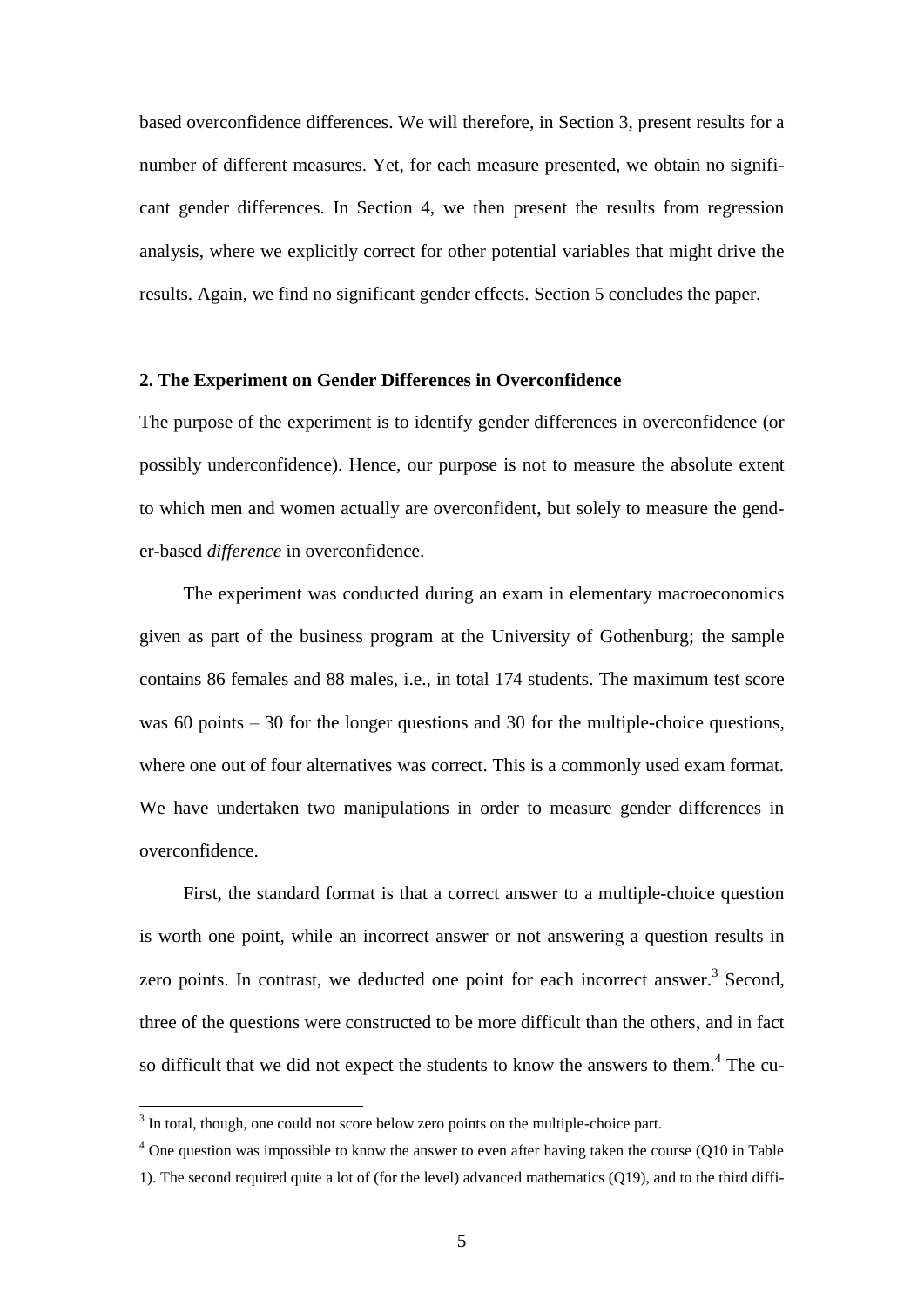toff to "pass" was 27 points, while a "high pass" required 42 points. Of course, the students did not know that they were participating in a scientific study.

Ignoring the time cost associated with answering a specific multiple-choice question, the choice rule that a respondent answers a question if and only if the subjective probability of a correct answer exceeds 50% is in most cases a sensible one. In order to see this, let  $p_{26}$  be the subjective probability that a student has 26 points (i.e., just below the cutoff) before answering an additional question and similarly that  $p_{27}$ is the subjective probability that the student has 27 points (i.e., just above the cutoff); moreover, let  $p^R$  be the subjective probability that the answer to the next question is right and  $p<sup>L</sup>$  that it is wrong.<sup>5</sup> The probability that the student passes the exam will then increase when answering one additional question if and only if  $p_{26}p^R > p_{27}$  $p_{26}p^R > p_{27}p^L$ , which in turn implies that

$$
p^R > \frac{p_{27}}{p_{26} + p_{27}}.
$$

1

Then it clearly follows that the likelihood to pass the exam when  $p_{26} = p_{27}$  increases when answering an additional question if and only if  $p^R > 0.5$ . In other words, when a student, after having answered a number of questions, perceives to be equally likely that he/she is currently just below the pass cutoff as that he/she is just above it, the subjective probability to pass the exam increases if and only if the subjective probability that the answer to the additional question is correct exceeds 50%. Similarly, when the perceived likelihood of being just below the high pass cutoff is exactly the same as

cult question, the answer could be found in the textbook but was certainly not central to the course (Q18).

 $<sup>5</sup>$  Note that it will always be rational to answer the easiest remaining question, implying that a student</sup> will never answer a subjectively more difficult question than any of the remaining ones.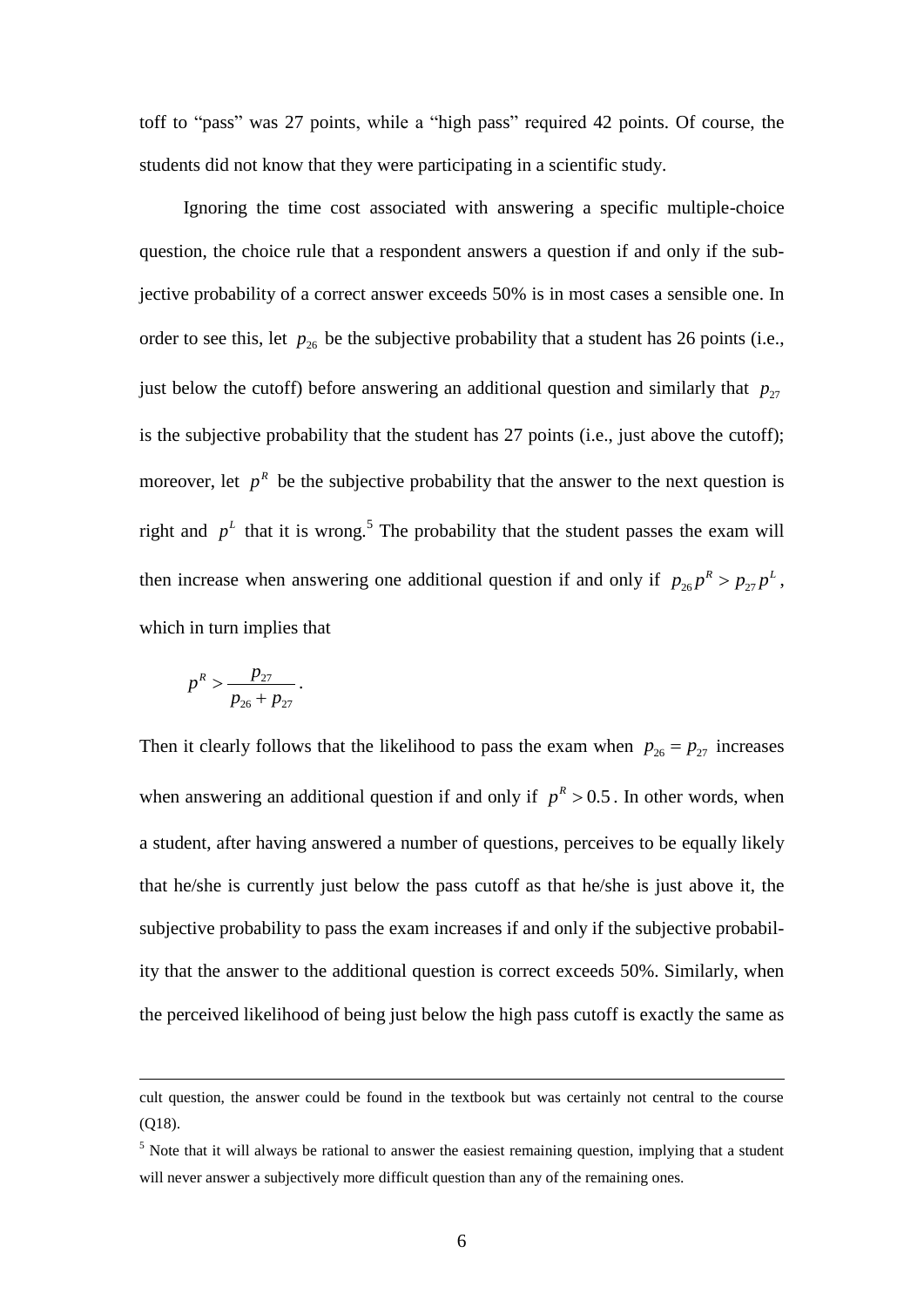the perceived likelihood of being just above it, the subjective probability of receiving a high pass increases if and only if the subjective probability that the next answer will be correct is larger than 50%. However, that the perceived likelihoods of being below and of being above a limit are exactly equal is of course in most cases not correct. Yet, taking into account also that the students answered the longer questions (for which there is no incentive not to answer), it is presumably a reasonable approximation in most cases. <sup>6</sup> For example, if a student perceives the probability that he/she has 26 points is 10% larger than that he/she has 27 points, such that  $p_{26}/p_{27} = 1.1$  and hence  $p_{27}/(p_{26}+p_{27}) \approx 0.48$ , then the subjective probability of passing the exam increases if the subjective probability of providing a correct answer is larger than 0.48.

Consequently, if men end up answering the multiple-choice questions to a larger extent than women, and at the same time are not doing better at these or at other questions, then we can see it as an indication of gender-based difference in overconfidence.

## **3. Results**

 $\overline{a}$ 

Our first measure reflecting a gender difference in overconfidence is the difference in the total number of multiple-choice questions answered, reported in the first set of columns in Table 1 below. On average, women answered 24.9 multiple-choice questions out of 30, while men answered 24.1 questions; the difference is not statistically

 $6$  One may question the above reasoning since it presupposes that the students dealing with the risky choices of how many questions to answer act based on standard theory. There is indeed ample evidence that standard theory cannot accurately explain complex choices under risk, and that people in such situations often use simple heuristics (e.g., Kahneman et al., 1982). Yet, in the present case, the most obvious and salient choice rule is presumably to answer when it is more likely that the answer is correct than that it is not, and not to answer otherwise, which is hence the same choice rule as the one derived from standard theory.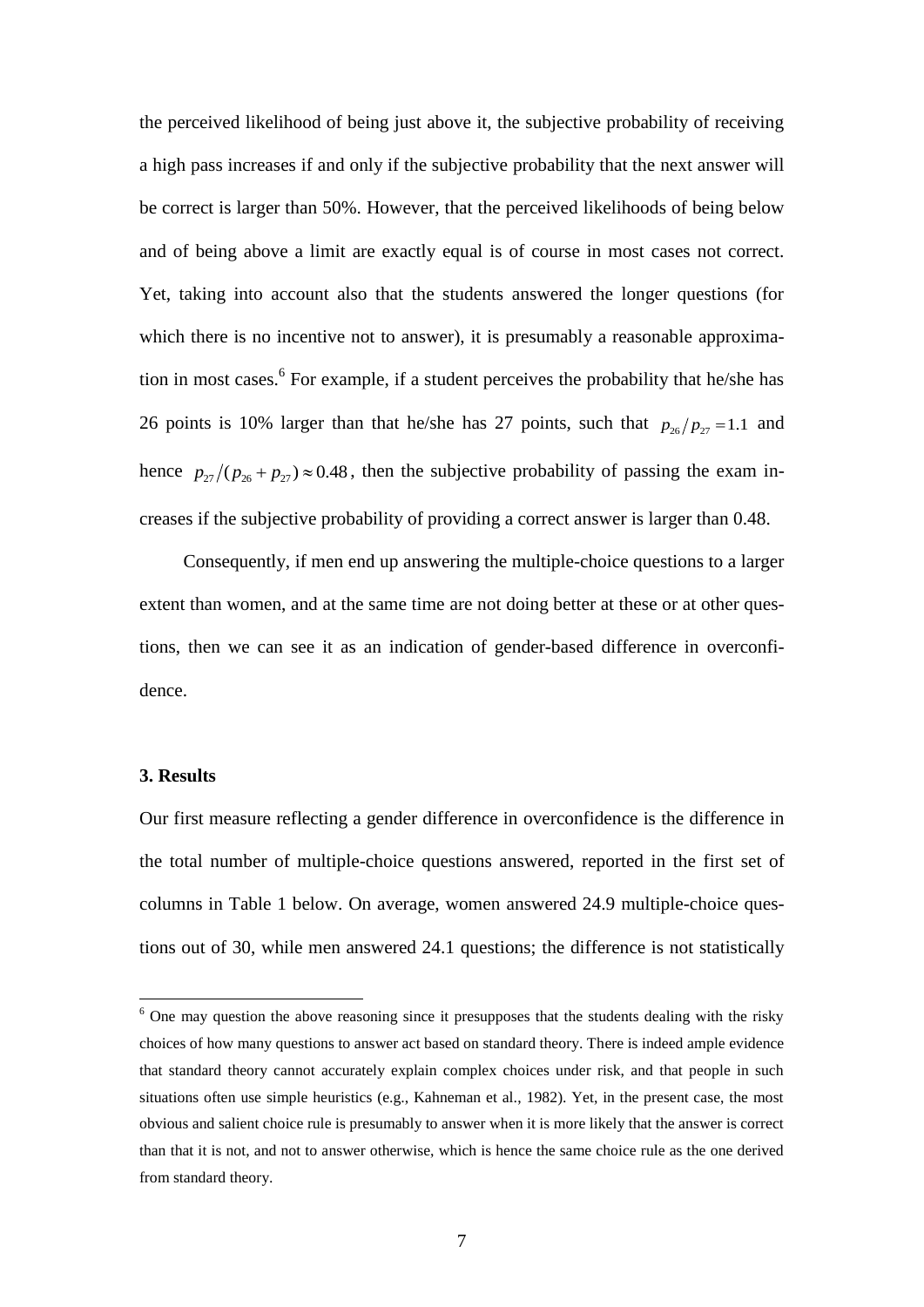significant based on a t-test ( $p = 0.23$ ). The distributions of questions answered, by gender, are shown in Figure 1. Clearly, the distributions are very similar between men and women, although a larger share of male students answered very few questions. The difference between the distributions, based on a Wilcoxon-Mann-Whitney (WMW) test, is not significant ( $p = 0.63$ ).



Figure 1. Distributions of number of questions answered for men and women.

However, from these patterns it can of course not be concluded that there is no gender difference in overconfidence. For example, if women answer correctly to a much larger degree than men, then such a difference can still exist.

To the far right in Table 1, we present the net incorrect answers, i.e., the number of incorrect answers minus the number of correct answers. A higher value could reflect a higher degree of overconfidence. These answers are not significantly different between men and women either; the means are not significantly different according to a t-test  $(p=0.27)$  and we cannot reject that the two distributions are from the same underlying distributions according to a WMW test  $(p=0.67)$ .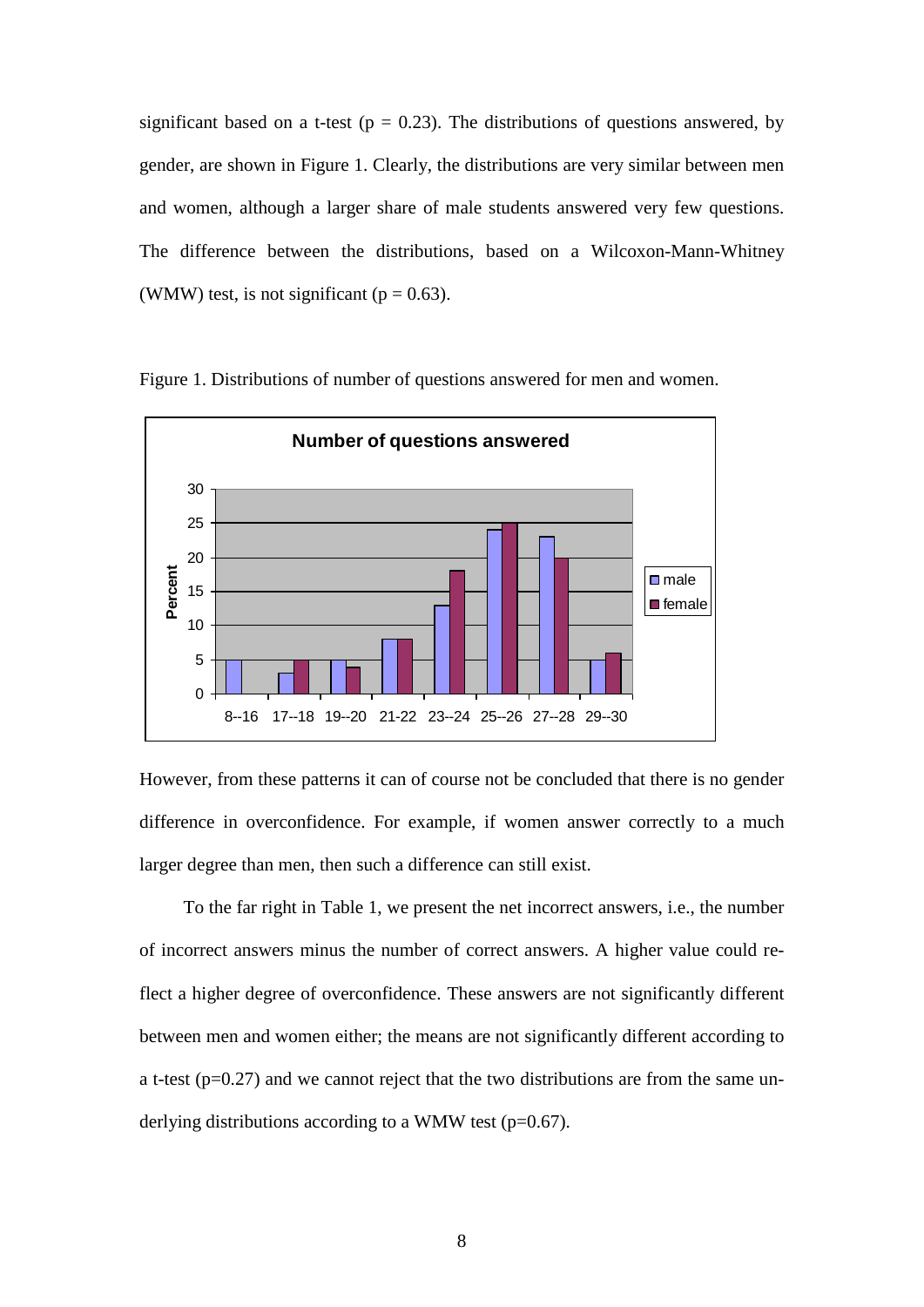|        | All answers |      |     | Incorrect answers |      |      | Incorrect minus correct an- |       |         |      |       |                |
|--------|-------------|------|-----|-------------------|------|------|-----------------------------|-------|---------|------|-------|----------------|
|        |             |      |     |                   |      |      |                             | swers |         |      |       |                |
|        | Mean        | Std. | Min | Max               | Mean | Std. | Min                         | Max   | Mean    | Std. | Min   | Max            |
|        |             | dev. |     |                   |      | dev. |                             |       |         | dev. |       |                |
| Total  | 24.4        | 3.9  | 8   | 30                | 3.9  | 2.8  | $\overline{0}$              | 16    | $-16.6$ | 5.9  | $-26$ | $\overline{4}$ |
| Male   | 24.1        | 4.5  | 8   | 30                | 4.0  | 3.1  | $\bf{0}$                    | 16    | $-16.2$ | 6.8  | $-25$ | $\overline{4}$ |
| Female | 24.8        | 3.1  | 17  | 30                | 3.8  | 2.4  | $\overline{0}$              | 13    | $-17.2$ | 4.8  | $-26$ | 3              |

Table 1. Number of answers to the multiple-choice questions (out of 30).

In Figure 2 below, we plot the share of correct answers against the share answering the question for men and women. Again, the pattern is roughly the same for men and women; based on both simple t-tests where the means are compared  $(p=0.35)$  and WMW tests where the overall distributions are compared  $(p=0.89)$ , the shares of correct and incorrect answers, respectively, do not differ significantly between male and female students.

Figure 2. Share of correct answers based on share answering the question for men and women.

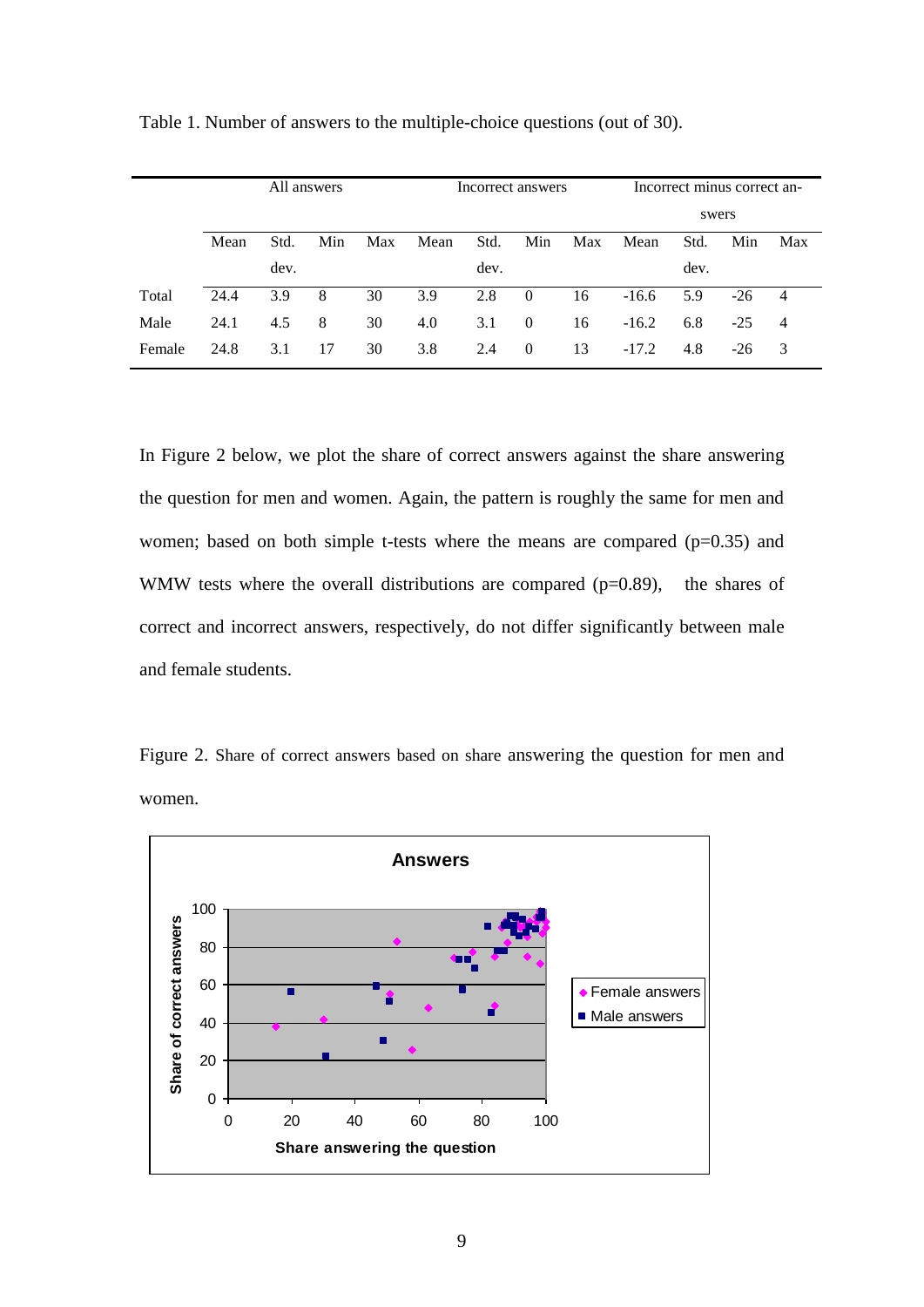Table A1 in Appendix shows the response rate as well as the share of correct answers for each individual question, both in total and by gender. Not surprisingly, we found that some of the differences between the genders are significant, but there is no clear gender-based pattern. In brief, two questions were significantly (at the 5% level) more often answered among women than among men, while we found the opposite for two other questions.

Figure 2 and Table A1 in Appendix also reveal that some questions were perceived as easy and some as much more difficult. For example, 99 percent answered Question 1, and 98 percent of those who answered did so correctly, whereas Question 10 was answered by only 23 percent, of which 27 percent answered correctly, implying that only six percent of all students answered the question correctly. One may argue that when studying overconfidence, we should focus on the difficult questions. Following this argument, we define difficult questions in two different ways:

*Ex ante difficult questions*: Includes the three questions specifically constructed to be difficult.

*Ex post difficult questions*: Includes the questions that fewer than 50 percent of all students gave a correct answer to (whether they answered or not).

Six questions were considered difficult based on the ex post definition, and the ex ante difficult questions are a subsample of those. In Table 2, we present the number of incorrect answers minus the number of correct answers to the questions that were difficult according to the two definitions, respectively. A positive value can be interpreted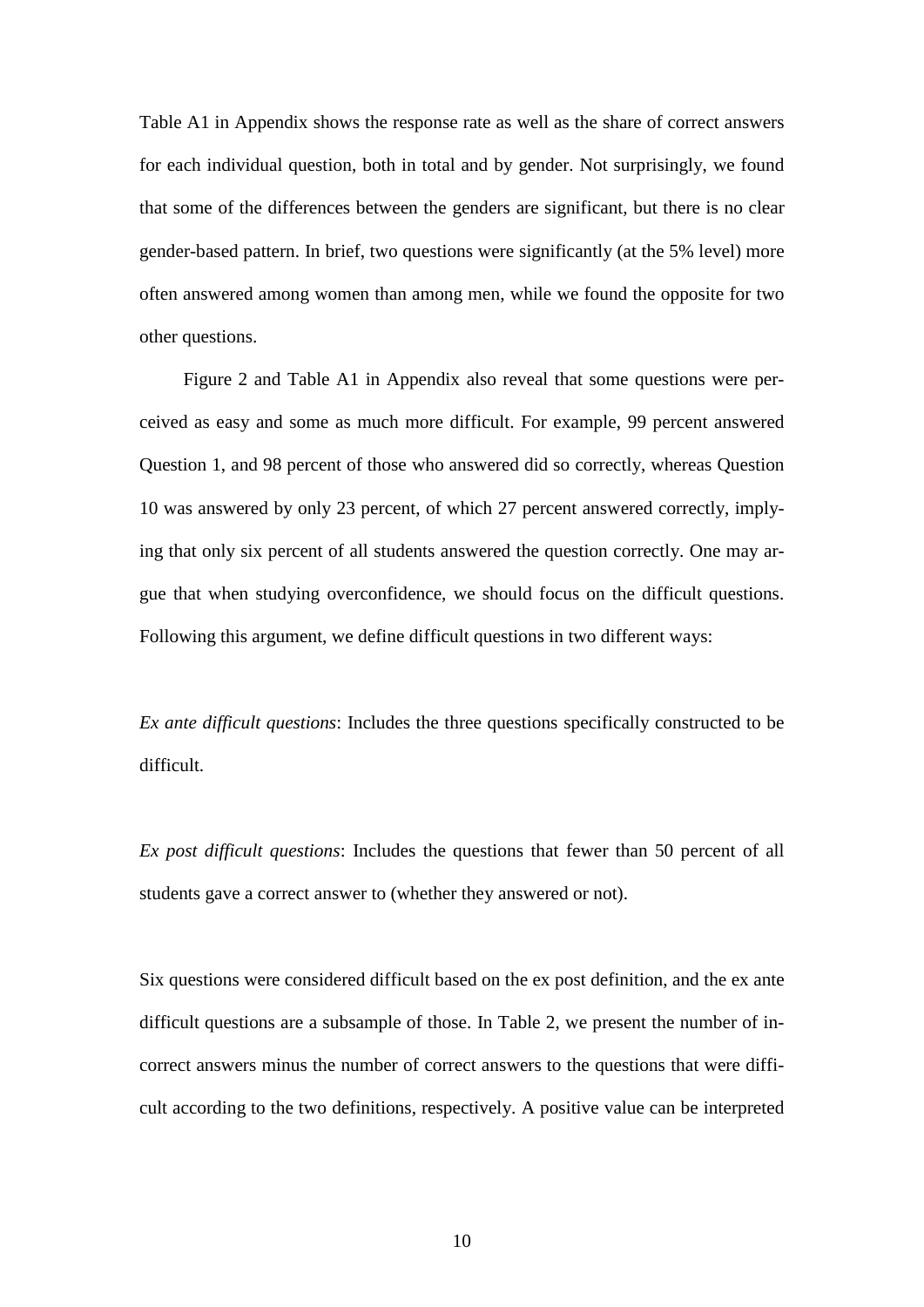as overconfidence. The distribution of the overall results for the ex post difficult questions are depicted in Fig. 3; the pattern for the ex ante difficult questions is similar.

|        |                                 | Ex ante difficult questions | Ex post difficult questions |           |  |  |
|--------|---------------------------------|-----------------------------|-----------------------------|-----------|--|--|
|        |                                 | (out of $3$ )               | (out of $7$ )               |           |  |  |
|        | Mean                            | Std. dev.                   | Mean                        | Std. dev. |  |  |
|        |                                 |                             | Number of answers           |           |  |  |
| Total  | 1.11                            | 0.88                        | 3.49                        | 1.68      |  |  |
| Male   | 1.22                            | 0.87                        | 3.50                        | 1.68      |  |  |
| Female | 1.00                            | 0.88                        | 3.49                        | 1.68      |  |  |
|        | Incorrect minus correct answers |                             |                             |           |  |  |
| Total  | 0.17                            | 1.10                        | 0.06                        | 1.81      |  |  |
| Male   | 0.02                            | 1.16                        | 0.18                        | 2.03      |  |  |
| Female | 0.33                            | 1.01                        | $-0.07$                     | 1.56      |  |  |

Table 2. Respondents' overall results on the ex ante and ex post difficult questions.

Men answered the ex ante difficult questions to a larger extent than women, as seen in the first set of columns in Table 2. The distributions differ significantly with  $p=0.073$ according to a WMW-test and the means are different with p=0.088 according to a ttest. However, this difference cannot be attributed to overconfidence since the bottom part of the table reveals that men actually do better than women given that they answer these questions ( $p=0.043$  in WMW for the distributions and  $p=0.069$  for the ttest of means).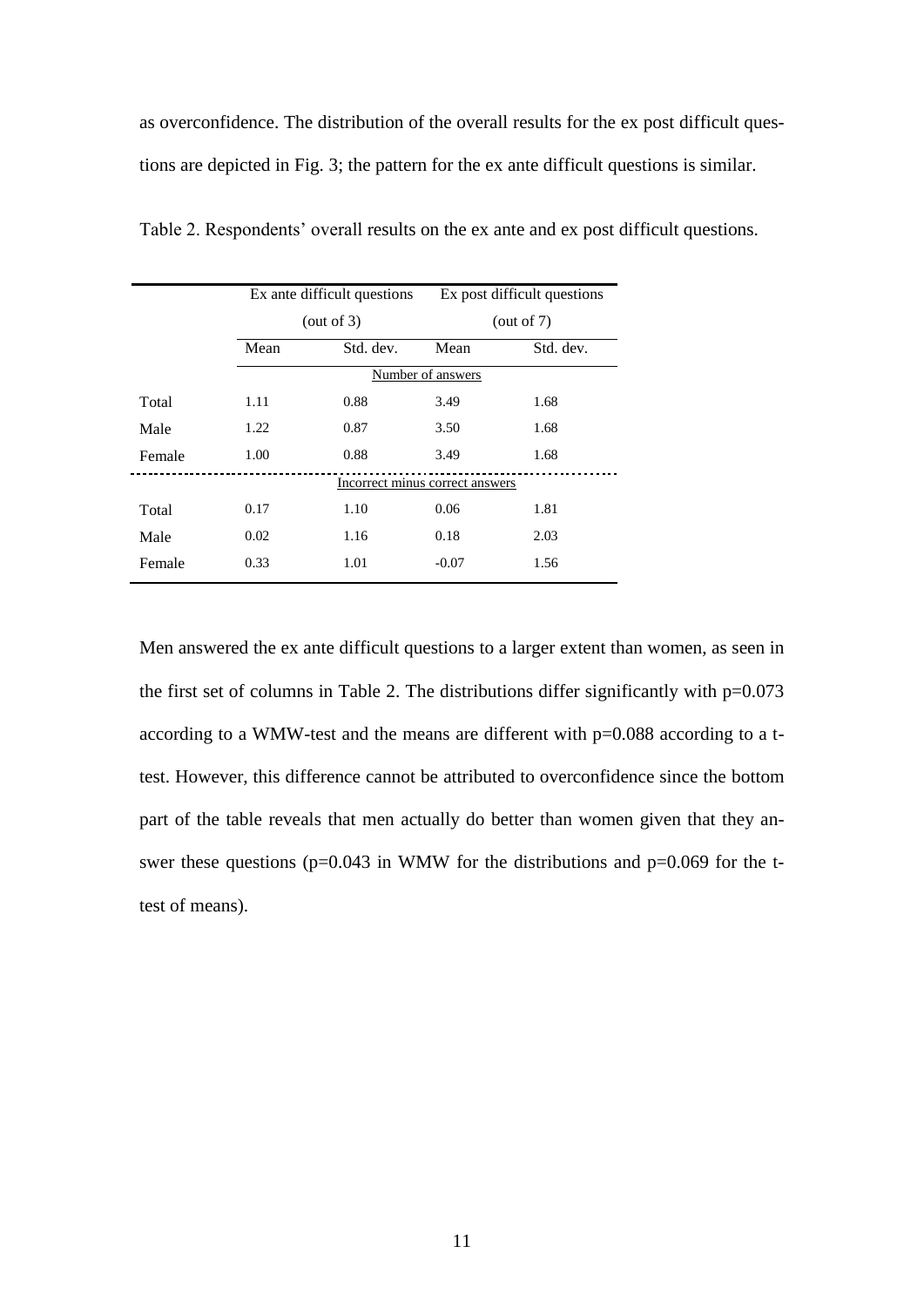

Figure 3. Incorrect minus correct answers on the ex post difficult questions.

Turning to the ex post difficult questions, i.e., fewer than 50 % answered correctly, we no longer find any gender differences. The distributions of incorrect minus correct answers for men and women do not differ significantly according to a WMW test  $p=0.56$ ), and nor do the mean values according to a t-test ( $p=0$ .).

Consider next the two definitions of overconfidence directly related to our definitions of difficult questions: A student is *ex ante overconfident* if he/she had more incorrect than correct answers to the three ex ante difficult questions. Similarly, a student is *ex post overconfident* if he/she had a negative net result on the six questions that ex post turned out to be difficult. Table 3 reports the shares of overconfident males and females according to the two definitions, respectively.

Table 3. Percent of respondents who behaved overconfidently according to the two overconfidence definitions.

|        |      | Ex ante overconfident | Ex post overconfident |           |  |
|--------|------|-----------------------|-----------------------|-----------|--|
|        | Mean | Std. dev.             | Mean                  | Std. dev. |  |
| Total  | 39.7 | 49.1                  | 37.9                  | 48.7      |  |
| Male   | 35.2 | 48.0                  | 39.8                  | 49.2      |  |
| Female | 44.2 | 50.0                  | 36.0                  | 48.3      |  |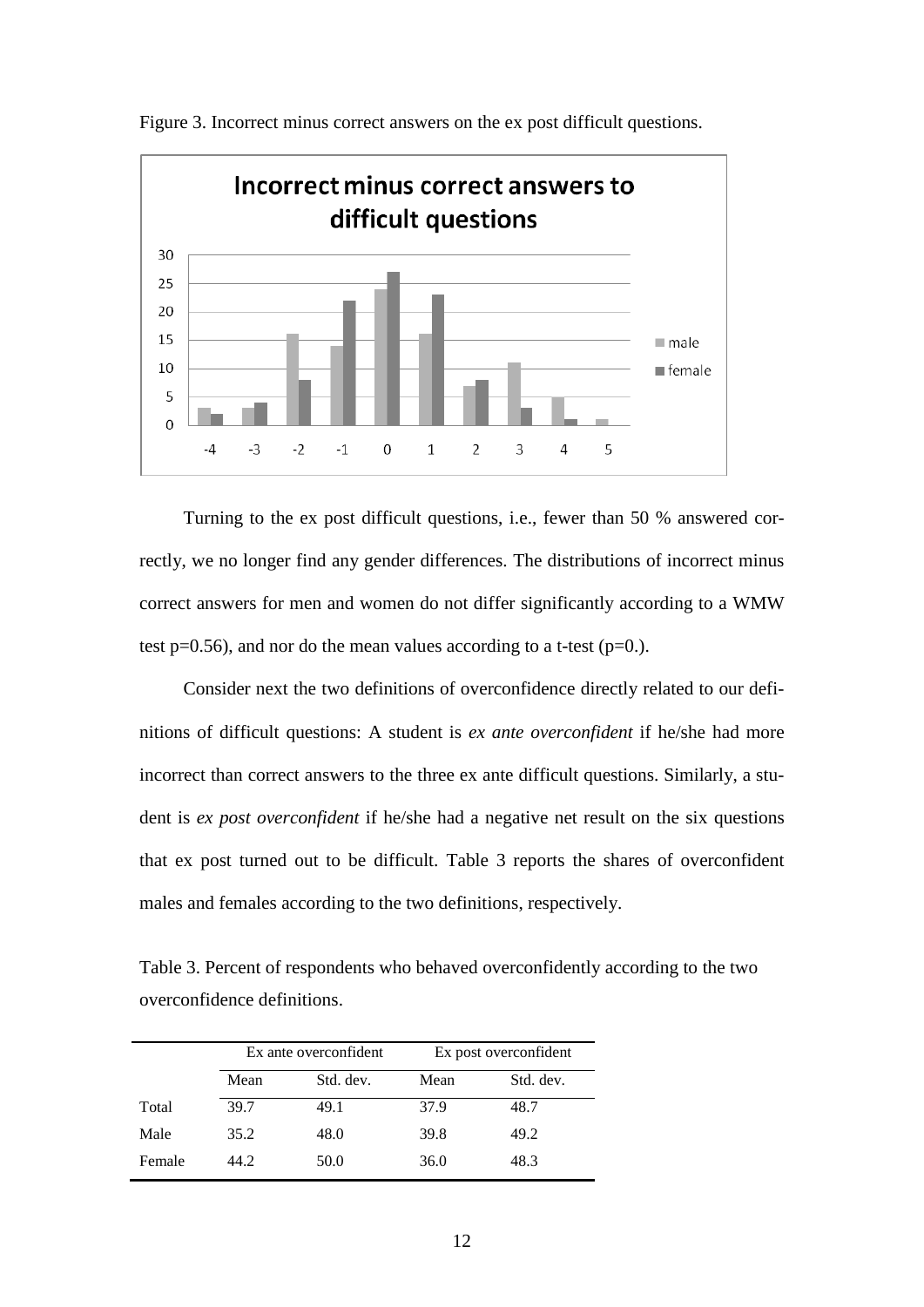Roughly 40 percent of the students were categorized as overconfident according to both definitions, and a larger share of women than men show ex-ante overconfidence. However, the difference is not statistically significant  $(p=0.23 \text{ according to a t-test})$ . Nor are the shares of ex post overconfident men and women significantly different (p=0.61), although women are overconfident to a slightly lower degree.

### **4. Regression Analysis**

Next, we run regressions corresponding to each of the measures reflecting overconfidence. In addition to gender, we control for the results from the longer questions as a proxy for knowledge. We also correct for whether or not the student took the exam as a re-exam, the chosen specialization of the education (analytical versus languagebased specialization within the program), and whether or not the student was particularly young, i.e., younger than 24 years. Table A2 in Appendix presents descriptive statistics of the explanatory variables for males and females, respectively. The regression results are presented in Table 4.

For the total number of multiple-choice questions answered, it can be observed that the only significant parameter is the one corresponding to the points on the longer questions, reflecting knowledge, where the parameter as expected is positive. Similarly, in the second OLS regression, where the dependent variable is the number of incorrect answers minus the number of correct answers on the multiple-choice questions, the only significant parameter reflects that the more points a student scored on the longer questions, the better the results in the multiple-choice section.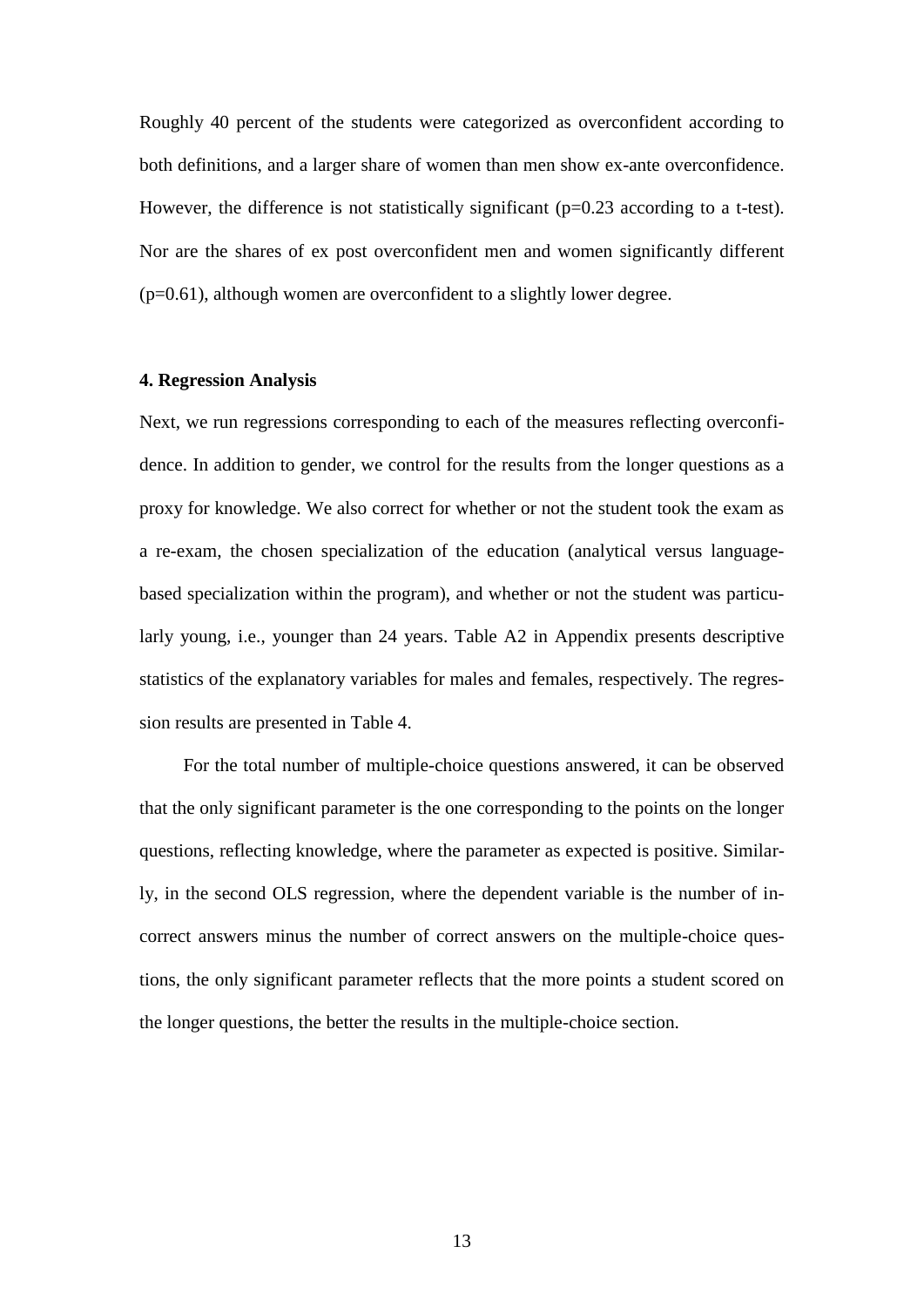|                            | Number of answers,  | Incorrect minus cor- | Number of answers ex            | Incorrect minus cor-  | Ex ante overconfident | Number of answers ex            | Incorrect minus cor-     | Ex post-overconfident |
|----------------------------|---------------------|----------------------|---------------------------------|-----------------------|-----------------------|---------------------------------|--------------------------|-----------------------|
|                            | all questions (OLS) | rect answers, all    | <i>ante</i> difficult questions | rect answers, ex ante | (Probit, marginal     | <i>post</i> difficult questions | rect answers, ex post    | (Probit, marginal     |
|                            |                     | questions (OLS)      | (OLS)                           | difficult questions   | effects)              | (OLS)                           | difficult ques-          | effects)              |
|                            |                     |                      |                                 | (OLS)                 |                       |                                 | tions(OLS)               |                       |
| Male                       | 0.02(0.56)          | $-0.82(0.69)$        | $0.25^* (0.14)$                 | $-0.37$ ** $(0.17)$   | $-0.12(0.08)$         | 0.15(0.23)                      | 0.13(0.28)               | $-0.02(0.08)$         |
| Points on longer           | $0.28***(0.05)$     | $-0.65***(0.06)$     | 0.01(0.01)                      | $-0.02^*(0.01)$       | $-0.01(0.01)$         | 0.03(0.02)                      | $-0.03(0.02)$            | $-0.01(0.01)$         |
| questions                  |                     |                      |                                 |                       |                       |                                 |                          |                       |
| Took the exam as a         | 0.12(0.73)          | 0.49(0.91)           | 0.08(0.18)                      | 0.16(0.23)            | 0.02(0.10)            | 0.27(0.30)                      | 0.39(0.37)               | 0.16(0.11)            |
| reexam                     |                     |                      |                                 |                       |                       |                                 |                          |                       |
| Analytical speciali-       | $-0.62(0.57)$       | 0.44(0.69)           | $-0.14(0.14)$                   | 0.10(0.17)            | 0.03(0.08)            | $-0.29(0.23)$                   | $0.65^{\ast\ast}$ (0.28) | $0.25***(0.08)$       |
| zation                     |                     |                      |                                 |                       |                       |                                 |                          |                       |
| Younger than 24            | $-0.74(0.57)$       | 0.97(0.71)           | $-0.06(0.14)$                   | 0.24(0.18)            | 0.02(0.08)            | 0.05(0.23)                      | $0.51^* (0.29)$          | 0.09(0.08)            |
| years                      |                     |                      |                                 |                       |                       |                                 |                          |                       |
| Constant                   | $20.15***(1.11)$    | $-5.44***(1.38)$     | $0.88***(0.28)$                 | $0.56^* (0.34)$       |                       | $2.47***(0.45)$                 | $-0.24(0.57)$            |                       |
| Adj. $R^2$ , pseudo- $R^2$ | 0.18                | 0.45                 | 0.01                            | 0.02                  | 0.02                  | 0.00                            | 0.03                     | 0.06                  |
| Number of observa-         | 174                 | 174                  | 174                             | 174                   | 174                   | 174                             | 174                      | 174                   |
| tions                      |                     |                      |                                 |                       |                       |                                 |                          |                       |

Table 4. Regression analysis based on different measures reflecting overconfidence (standard errors in parentheses).

*Notes*: Ex ante overconfident refers to having more wrong than right answers to the three questions that were constructed to be extra difficult. Ex post overconfident refers to having more wrong than right answers to the six questions that less than 50 % answered correctly conditional on answering.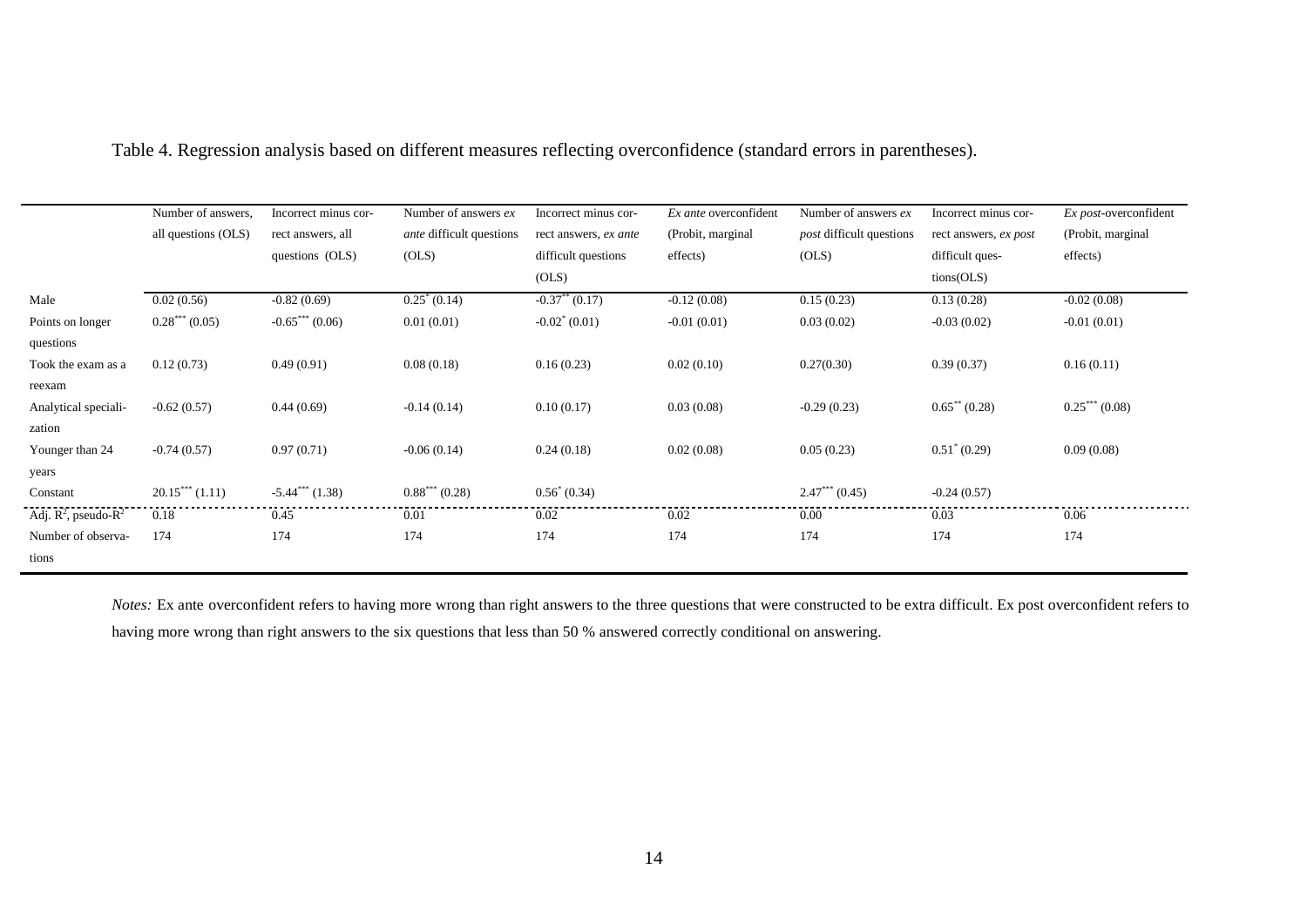Next, we analyze the behavior concerning the ex ante and ex post difficult questions, respectively.<sup>7</sup> As in the nonparametric tests, we find that while men answered more of the ex ante difficult questions, women had a higher share of incorrect answers. In the probit of ex ante overconfidence, neither gender nor any other explanatory variable turns out significant. For the ex post difficult questions, we again find no significant effect of gender in any of the regressions. We obtain no significant effect of knowledge as measured by the score for the longer questions here. Perhaps this reflects that in a situation where there is a slight general tendency toward overconfidence, those with poorer results found it more obvious that they should not answer these difficult questions, which in turn offsets the effects of knowledge differences in how well they answered these questions given that they answered them.<sup>8</sup> The only significant effects in terms of net results are found for analytical specialization and for being young.<sup>9</sup> In general, the fact that students with the analytical specialization have slightly better scores and that it is harder to be admitted to that specialization than to the language one suggests that students with analytical specialization score higher on knowledge.

 $7$  Given the discrete nature of the data and the fewer possible alternatives one could argue in favor of ordered probit (or logit) instead of OLS models. However, for ease of comparison with the previous regressions, we present the OLS. Moreover, the results in terms of parameter significance are consistently the same based on models with ordered probit instead of OLS.

<sup>&</sup>lt;sup>8</sup> As a sensitivity analysis, we have altered the definitions for difficulty in order to include more or fewer questions. The main results, however, remain robust to different specifications.

<sup>&</sup>lt;sup>9</sup> We have no good explanation for this finding, but we can speculate that these students are more used to competitiveness and therefore more prone to being overconfident. There is also some evidence from psychological studies that experts are more likely to be overconfident than more inexperienced subjects (e.g. Heath and Tversky, 1991; Glaser et al. 2004, 2007). However, see also Menkhoff et al. (2006), who did not obtain any clear relation between experience and overconfidence. There is no significant difference in the gender share between the specializations (see Table A2), nor are any interaction effects between gender and specialization significant.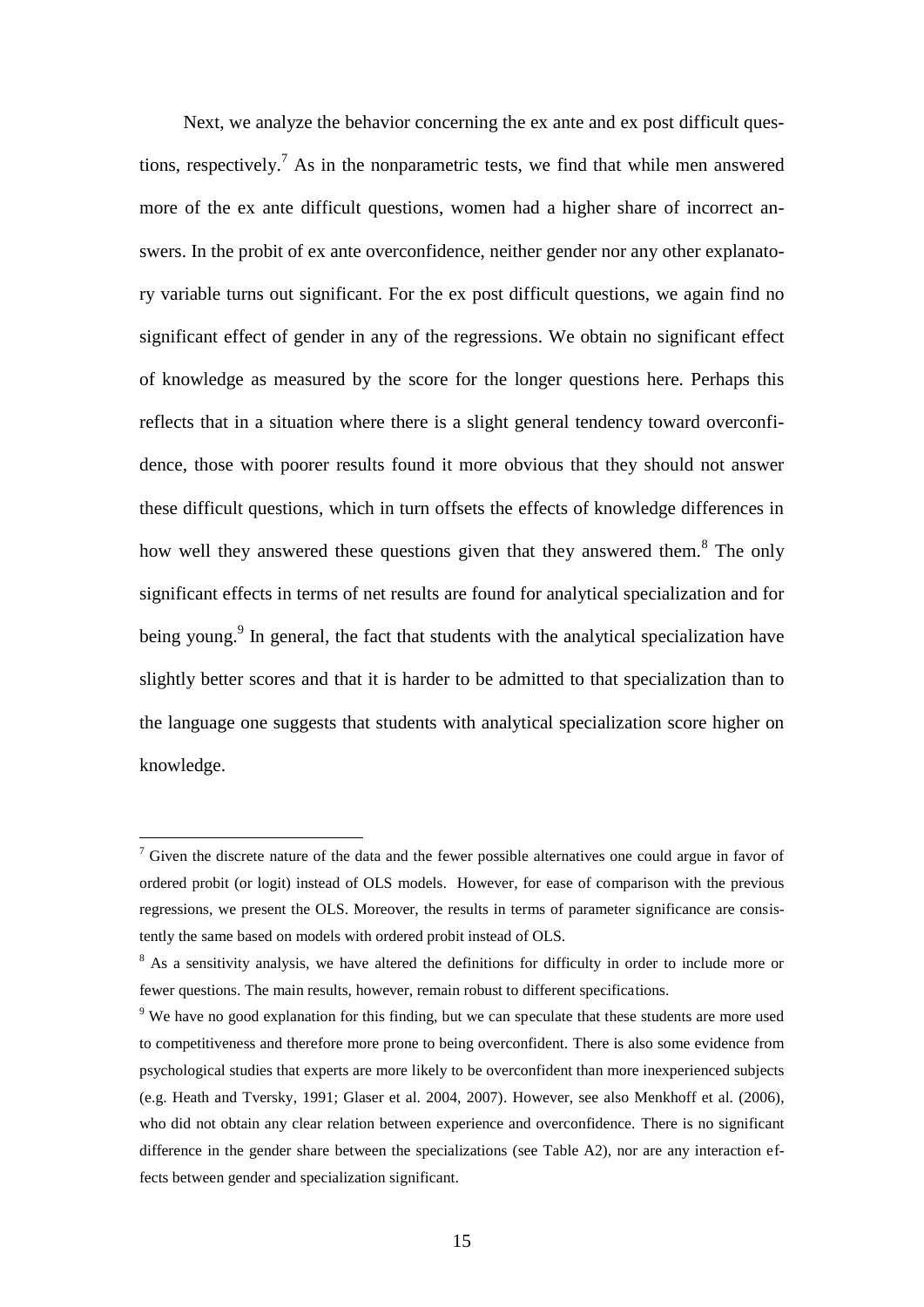The main finding in this section is that the results from Section 2 are fully reinforced when we correct for other variables through regression analysis: Irrespective of how we measure overconfidence, we find no evidence of a gender difference.

#### **5. Conclusions**

Based on a natural field-experiment on exam behavior, this paper fails to identify any gender-based differences in overconfidence, although we measured it in several alternative ways. Unlike several previous studies based on survey analysis, the present study is fully consequential, since the subjects' exam results depended on their choices. Moreover, unlike laboratory experiments on overconfidence, the subjects here did not know that they were part of a scientific study, implying that there is no corresponding potential bias associated with such an awareness; see Levitt and List (2007) for discussions on this and additional advantages of field experiments compared to lab experiments.

Yet, one should of course still be careful when making generalizations based on a single experiment. In particular, our student-based sample is obviously not representative of the Swedish population, and the Swedish population may in turn not be representative of people elsewhere. First, we cannot rule out that women who selfselect into business education are different than other women in terms of overconfidence (and perhaps more different than the targeted males are compared to other men in this respect). For example, Croson and Gneezy (2008) conclude that women selecting into, e.g., managerial positions, are not different from men in terms of risk behavior, whereas women tend to be more risk averse in general. Similarly, Nekby et al. (2008) show that women who select into male-dominated fields tend to be more competitively oriented. However, the students in our study are in an early and still very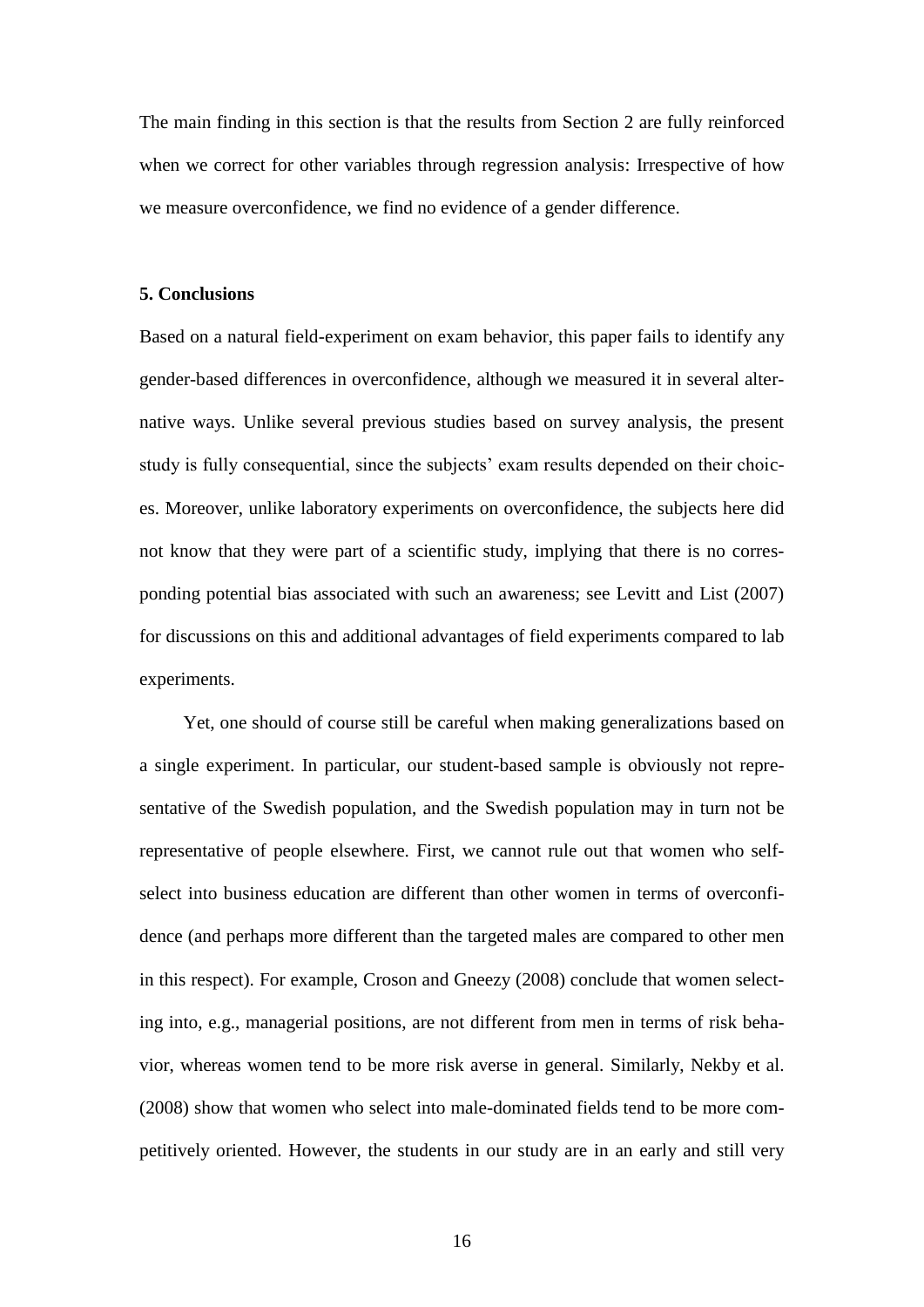broad stage of their educational program (their third semester), and they have not yet selected a higher-level specialization, which could be more or less competitive. The program itself is rather broad and leads to both highly competitive and not very competitive jobs. Moreover, the program is not male dominated; in fact, the gender distribution is just about even. Overall, we can certainly not rule out potential selection effects through the choice of education, but our conjecture is that such effects are not very large. Second, there are also some indications that gender-based differences might be smaller in Sweden than in other countries.<sup>10</sup>

In conclusion, while the present study calls into question the general stereotype that men are more overconfident than women, we clearly need more research with respect to under which conditions, if any, this stereotype is correct in terms of actual behavior when real incentives are at stake. Further research based on different empirical strategies as well as samples is therefore encouraged.

<sup>&</sup>lt;sup>10</sup> Based on studies on children in Sweden, Dreber et al. (2009) found smaller gender differences in terms of competitiveness than found in other studies. The Global Gender Gap Report 2008 ranks Sweden as the third most gender equal country in the world. Cesarini et al. (2009) provide a recent attempt, based on a sample of twins, to disentangle how much cultural versus genetic factors contribute to overconfidence.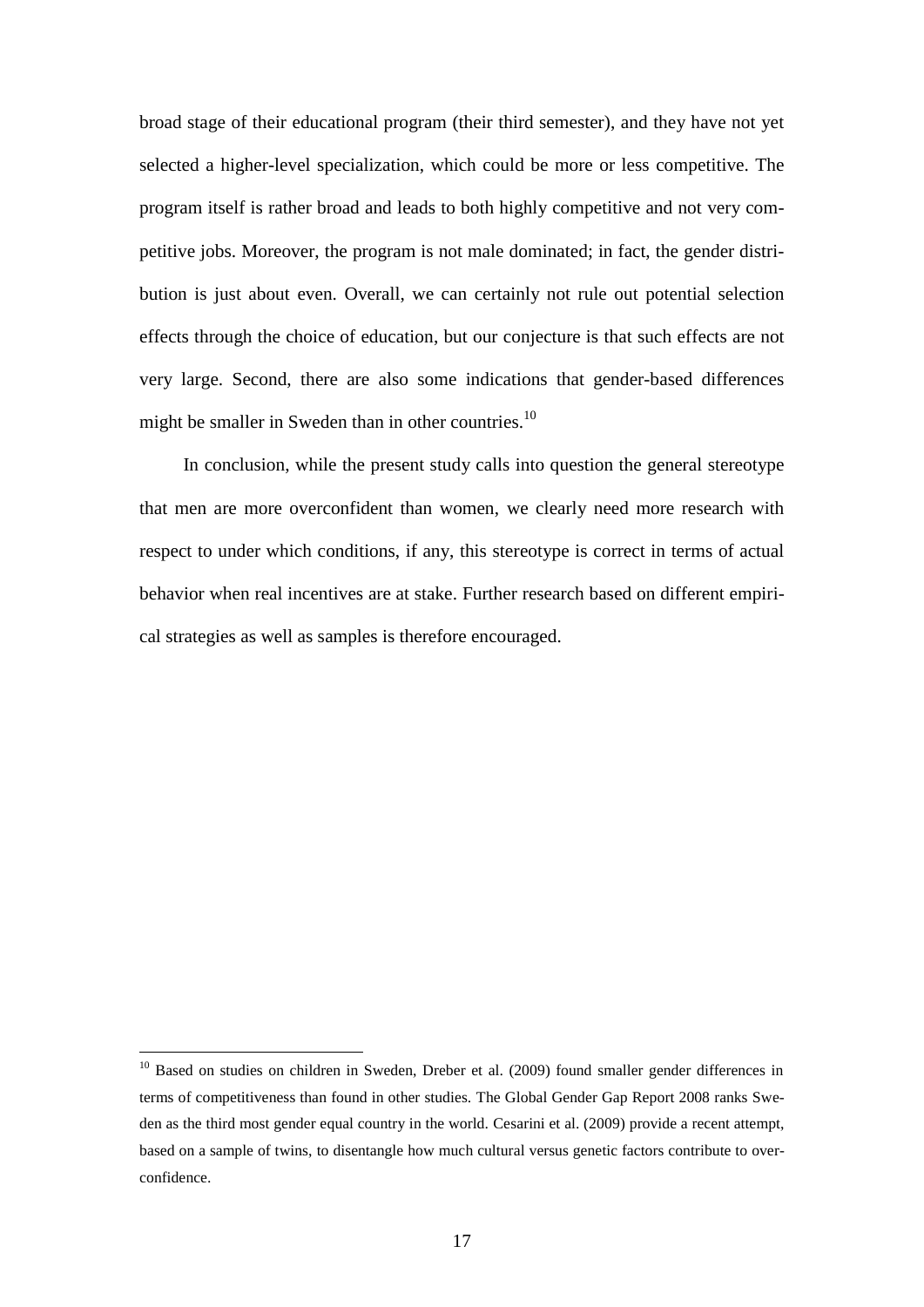## **Appendix**

|                |       | Percentage answering |         | Percentage answering correctly condition- |                 |           |  |  |
|----------------|-------|----------------------|---------|-------------------------------------------|-----------------|-----------|--|--|
|                |       |                      |         |                                           | al on answering |           |  |  |
|                | Total | Male                 | Female  | Total                                     | Male            | Female    |  |  |
| Q1             | 99    | 99                   | 99      | 98                                        | 98              | 98        |  |  |
| Q <sub>2</sub> | 83    | 83                   | 84      | 47                                        | 45              | 49        |  |  |
| Q <sub>3</sub> | 97    | 95                   | 99      | 93                                        | 90              | 95        |  |  |
| Q <sub>4</sub> | 99    | 99                   | 100     | 95                                        | 97              | 93        |  |  |
| Q <sub>5</sub> | 50    | 49                   | 51      | 43                                        | $30^{**}$       | $55^{**}$ |  |  |
| Q <sub>6</sub> | 97    | 97                   | 97      | 91                                        | 89              | 93        |  |  |
| Q7             | 94    | 91                   | 97      | 96                                        | 95              | 96        |  |  |
| Q8             | 94    | $89^{***}\,$         | $99***$ | 89                                        | 91              | 87        |  |  |
| Q <sub>9</sub> | 50    | $47\,$               | 53      | 71                                        | $59***$         | $83***$   |  |  |
| Q10            | 23    | $31***$              | $15***$ | 27                                        | 22              | 38        |  |  |
| Q11            | 94    | 91                   | 97      | 96                                        | 96              | 96        |  |  |
| Q12            | 76    | 76                   | 77      | 75                                        | 73              | 77        |  |  |
| Q13            | 99    | 98                   | 100     | 92                                        | 95              | 90        |  |  |
| Q14            | 81    | 78                   | 84      | 72                                        | 68              | 75        |  |  |
| Q15            | 87    | 87                   | 87      | 92                                        | 91              | 93        |  |  |
| Q16            | 72    | 73                   | 71      | 74                                        | 73              | 74        |  |  |
| Q17            | 98    | 99                   | 98      | 97                                        | 95              | 99        |  |  |
| Q18            | 66    | $74***$              | $58***$ | 43                                        | $57***$         | $26***$   |  |  |
| Q19            | 25    | 20                   | 30      | 48                                        | 56              | 42        |  |  |
| Q20            | 57    | 51                   | 63      | 49                                        | 51              | 48        |  |  |
| Q21            | 91    | 87                   | 94      | 76                                        | 77              | 75        |  |  |
| Q22            | 95    | 93                   | 98      | 96                                        | 94              | 99        |  |  |
| Q23            | 90    | 89                   | 91      | 94                                        | 96              | 92        |  |  |
| Q24            | 92    | 92                   | 92      | 88                                        | 85              | 90        |  |  |
| Q25            | 91    | $85***$              | 98***   | 74                                        | 77              | 71        |  |  |
| Q26            | 94    | 94                   | 94      | 86                                        | 87              | 85        |  |  |
| Q27            | 91    | 90                   | 93      | 89                                        | 87              | 91        |  |  |
| Q28            | 93    | 90                   | 95      | 92                                        | 91              | 93        |  |  |
| Q29            | 84    | 82                   | 86      | 90                                        | 90              | 90        |  |  |
| Q30            | 88    | 88                   | 88      | 87                                        | $92^*$          | $82^*$    |  |  |

Table A1. Frequency of answers to the multiple-choice questions (in percentage)

*Note*: ", "", and "\*\*" indicate that differences between men and women are significant at the 10, 5, and 1 percent levels, respectively.

The ex ante difficult questions include Q10, Q18, and Q19. When we define questions as difficult ex post, i.e., that the questions are deemed difficult when fewer than 50 percent of the students give a correct answer, we include Q2, Q5, Q9, Q10, Q18, Q19, and Q20. As a sensitivity analysis, we broaden the definition to include the questions that fewer than 60 percent know the correct answer to, and thus also include Q12, Q14, and Q16. We also use a narrower definition and include only the six questions that fewer than 50 percent gave a correct answer to conditional on answering, i.e., Q2, Q5, Q10, Q18, Q19, and Q20.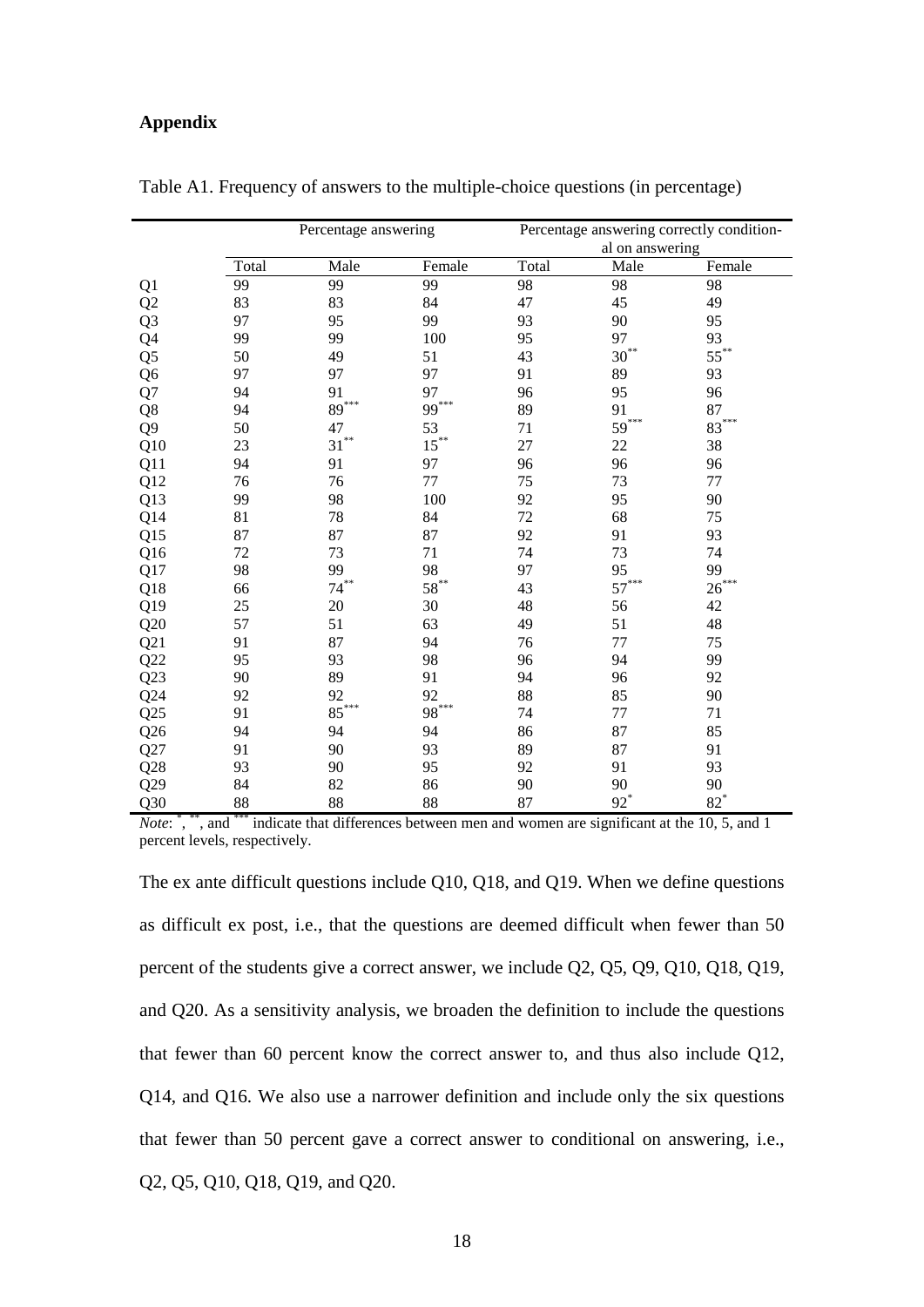Table A2 Mean values and shares of explanatory variables divided by gender (standard deviations in parentheses).

|                                    | Male                | Female                          |
|------------------------------------|---------------------|---------------------------------|
| Points on longer questions, out of | $16.6$ ***<br>(6.7) | (5.3)<br>$19.4$ <sup>----</sup> |
| 30 points possible                 |                     |                                 |
| Took the exam as a re-exam         | $0.26***$           | $0.13***$                       |
| Analytical specialization          | 0.55                | 0.47                            |
| Younger than 24 years              | $0.60*$             | $0.72^*$                        |
| Number of observations             | 88                  | 86                              |

*Notes*:

\*, \*\*, and \*\*\* indicate that differences between men and women are significant at the 10, 5, and 1 percent levels, respectively.

# **References**

- Barber, B. M., and T. Odean (2000), "Trading Is Hazardous to Your Wealth: The Common Stock Investment Performance of Individual Investors," Journal of *Finance, 55*, 773–806.
- Barber, B. M., and T. Odean (2001), "Boys will be boys: Gender, overconfidence, and common stock investment", *Quarterly Journal of Economics* 116, 261-292.
- Baumeister, R., (1998). The self. In: Gilbert, D., Fiske, S., Lindzey, G. (Eds.), *Handbook of Social Psychology*. McGraw Hill, Boston.
- Benabou, R. and Tirole, J. (2002). 'Self-confidence and personal motivation', *Quarterly Journal of Economics*, vol. 117, pp. 871–915.
- Bengtsson, C., Persson, M., and P. Willehag (2005), "Gender and overconfidence", *Economics Letters* 86, 199-203.
- Bertrand, M., Hallock, K., 2001. The gender gap in top corporate jobs. *Industrial and Labor Relations Review* 55, 3–21.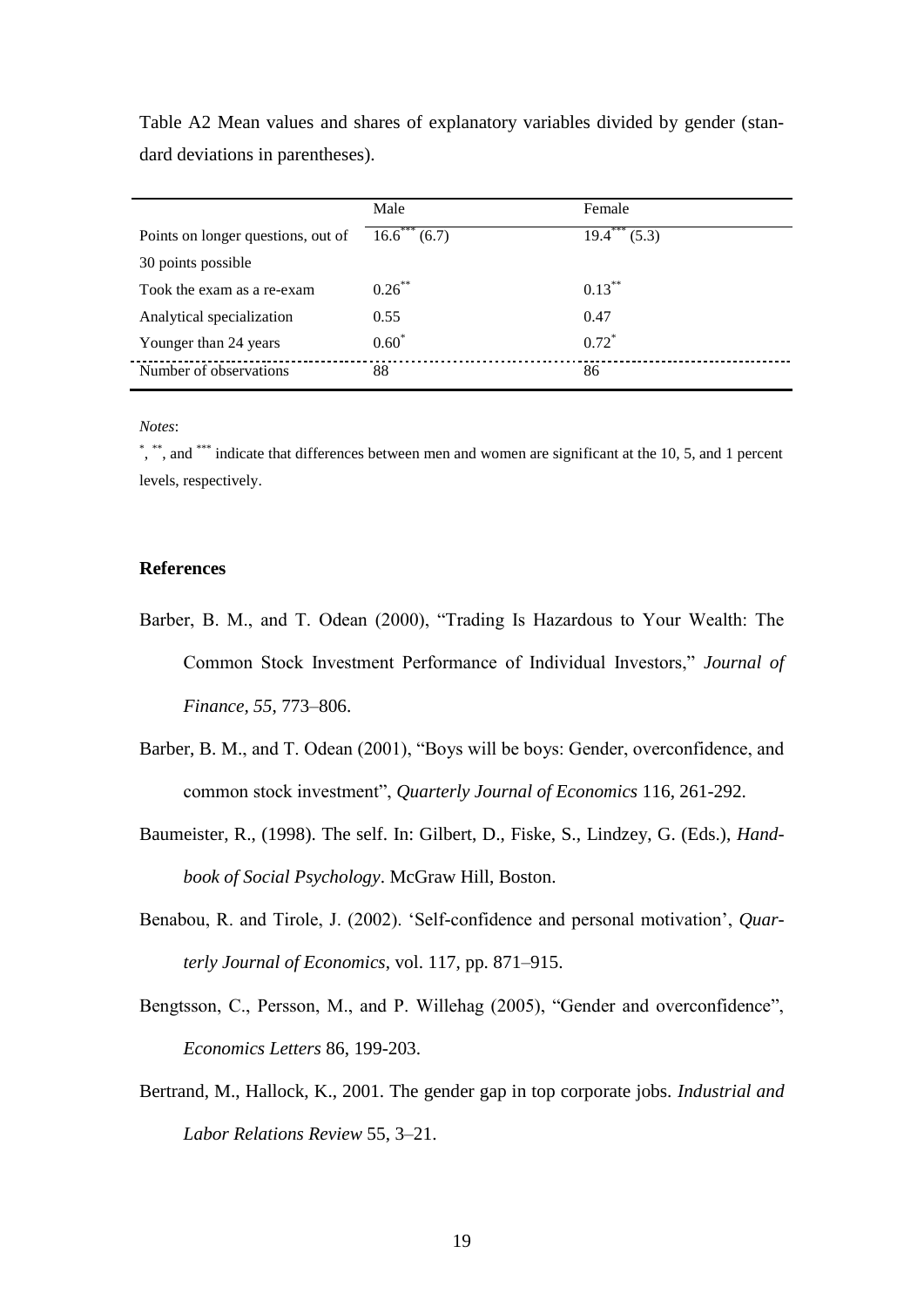- Biais, B., D. Hilton, and K. Mazurier (2005), "Judgemental Overconfidence, Self-Monitoring, and Trading Performance in an Experimental Financial Market". *Review of Economic Studies* 72(2), 287-312.
- Cason, T. N., Masters, W. A., and Sheremeta, R. M. (2010). Entry into winner-takeall and proportional-prize contests: An experimental study. *Journal of Public Economics,* forthcoming.
- Cesarini, D., M. Johannesson, P. Lichtenstein and B. Wallace (2009), "Heritability of Overconfidence‖, *Journal of the European Economic Association*, 7, (2-3), 617- 627.
- Cesarini D., Sandewall, O. and Johannesson M. (2006). Confidence interval estimation tasks and the economics of overconfidence. *Journal of Economic Behavior and Organization*, 61, 453-470.
- Chevalier, A., S. Gibbons, A. Thorpe, M. Snell and S. Hoskins (2009). Students' academic self-perception. *Economics of Education Review* 28, 716–727.
- Compte, O. and Postlewaite, A. (2004). ‗Confidence-enhanced performance', *American Economic Review,* 94(5), 1536–57.
- Croson, R. and U. Gneezy (2008), "Gender differences in preferences", *Journal of Economic Literature* 47(2), 448–74.
- De Bondt, W. and R. H. Thaler, (1995), Financial decision-making in markets and firms: a behavioral perspective., in (R. A. Jarrow, V. Maksimovic and W. T. Ziemba, eds), Finance, *Handbooks in Operations Research and Management Science*, vol. 9, pp. 385.410. Amsterdam: North Holland.
- Deaves, R., E. Lüders, and G. Y. Luo (2008), "An Experimental Test of the Impact of Overconfidence and Gender on Trading Activity", *Review of Finance*, 1-21.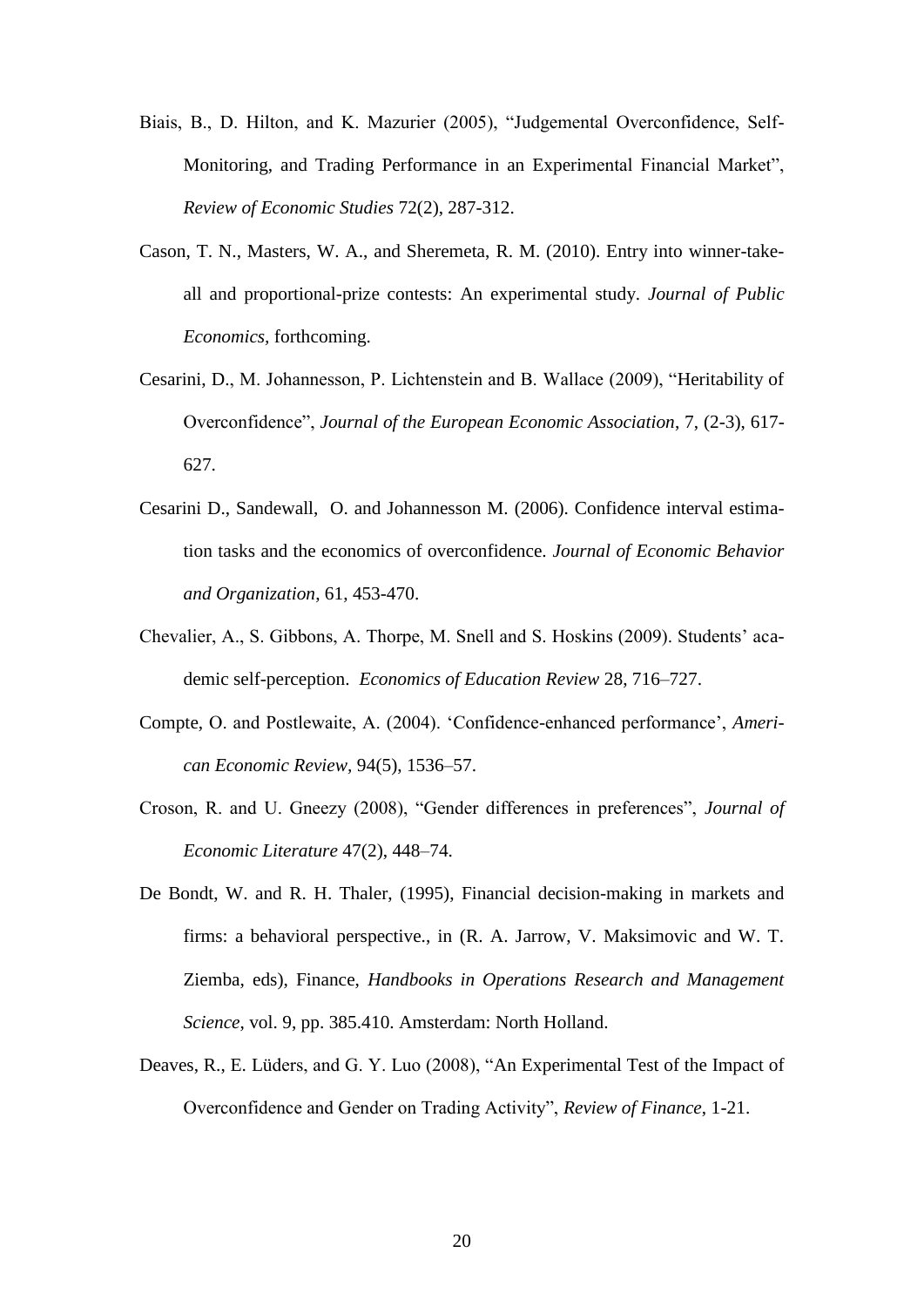- Deaves, R., E. Lüders, and M. Schröder (2010), [The dynamics of overconfidence:](http://www.sciencedirect.com.ezproxy.ub.gu.se/science?_ob=ArticleURL&_udi=B6V8F-505F9CF-1&_user=646099&_coverDate=05%2F26%2F2010&_alid=1394212641&_rdoc=2&_fmt=high&_orig=search&_cdi=5869&_sort=r&_docanchor=&view=c&_ct=47&_acct=C000034699&_version=1&_urlVersion=0&_userid=646099&md5=3e6357c5b42accb7dc854432b6426ced)  [Evidence from stock market forecasters.](http://www.sciencedirect.com.ezproxy.ub.gu.se/science?_ob=ArticleURL&_udi=B6V8F-505F9CF-1&_user=646099&_coverDate=05%2F26%2F2010&_alid=1394212641&_rdoc=2&_fmt=high&_orig=search&_cdi=5869&_sort=r&_docanchor=&view=c&_ct=47&_acct=C000034699&_version=1&_urlVersion=0&_userid=646099&md5=3e6357c5b42accb7dc854432b6426ced) *Journal of Economic Behavior & Organization*, forthcoming.
- Dreber, A., von Essen, E., and E. Ranehill  $(2009)$  "Outrunning the gender gap boys and girls compete equally", SSE/EFI Working Paper 709, Stockholm School of Economics.
- Gibbons, S., and Silva, O. (2007). Enjoyment, choice and achievement. mimeo: London School of Economics, Centre for Economic Performance.
- Glaser, M., T. Langer, and M. Weber (2007), "On the Trend Recognition and Forecasting Ability of Professional Traders<sup>"</sup>, *Decision Analysis* 4(4), 176-193.
- Glaser, M., M. Nöth, and M. Weber (2004), "Behavioral Finance", in: Derek J. Koehler and Nigel Harvey (eds.), *Blackwell Handbook of Judgment and Decision Making*, 527-546.
- Gneezy, U., Niederle, M., Rustichini, A. (2003) "Performance in Competitive Environments: Gender Differences", *Quarterly Journal of Economics*, 118, 1049-1074.
- Gneezy, U., Leonard, K. L and List, J. A. (2009) "Gender Differences in Competition: Evidence from a Matrilineal and a Patriarchal Society", *Econometrica*, 77, 1637-1664.
- Grubb, M. D. (2009) "Selling to Overconfident Consumers", *American Economic Review,* 99, 1770–1807.
- Harrison, G. and J. List (2004) Field Experiments, *Journal of Economic Literature* 42, 1009-1055.
- Heath, C. and A. Tversky (1991), "Preference and belief: Ambiguity and competence in choice under uncertainty", *Journal of Risk and Uncertainty* 4, 5–28.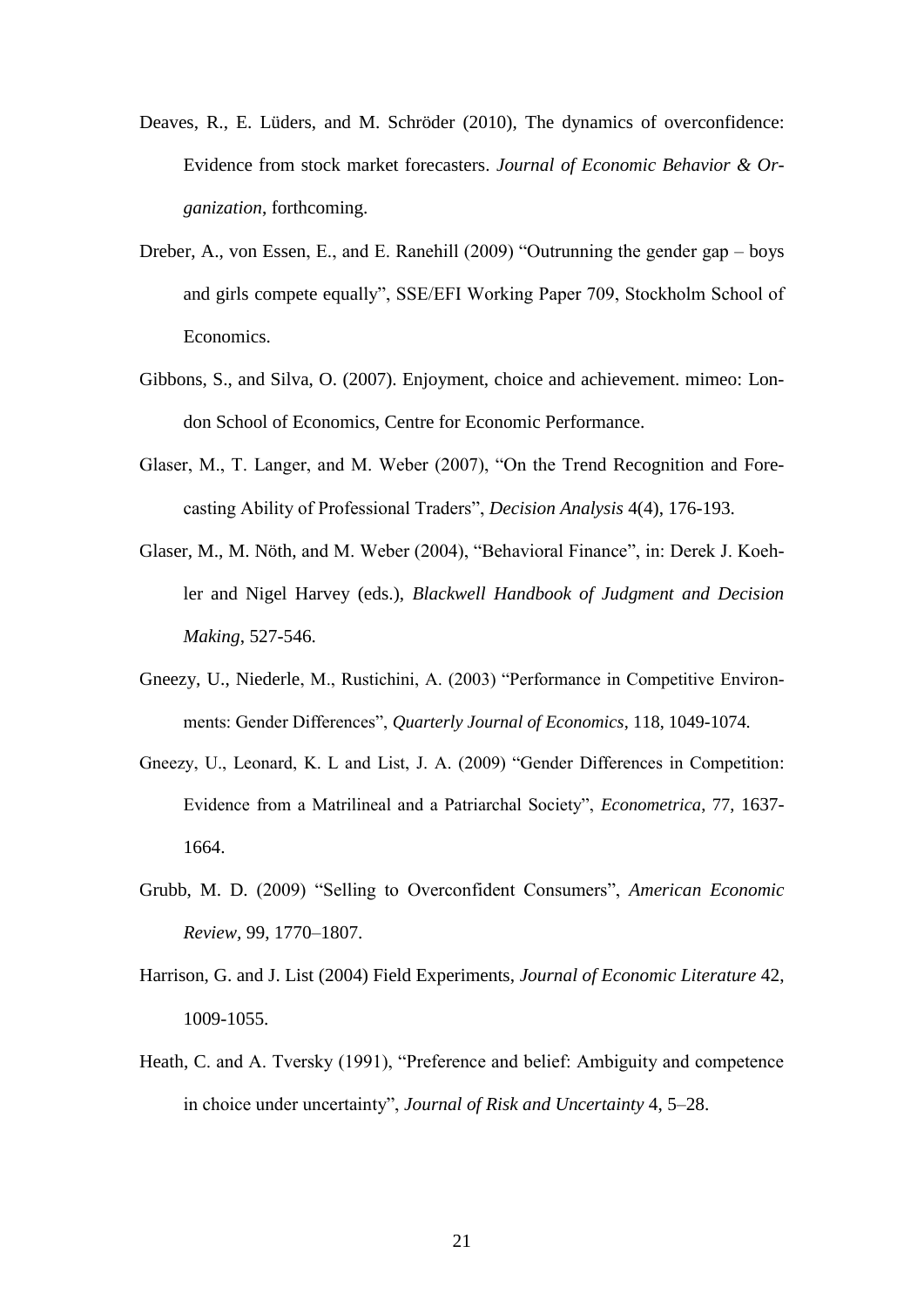- Hirschleifer, D, Low, A., Teoh, S. H. (2010), "Are Overconfident CEOs Better Innovators?". MPRA Paper No. 22425.
- Johansson-Stenman, O. (2010) "Risk Aversion and Expected Utility of Consumption Over Time", *Games and Economic Behavior*, 68, 208-219.
- Kahneman, D., Slovic, P. and Tversky,A. (Eds.) (1982). *Judgement under uncertainty: Heuristics and biases.* Cambridge: Cambridge University Press.
- Köszegi, B., (2006), .Ego Utility, Overconfidence, and Task Choice, *Journal of the European Economic Association*, 4(4), 673-707.
- Levitt, Steven D. and John A. List (2007), "What do Laboratory Experiments Measuring Social Preferences Tell Us About the Real World," Journal of Economic Perspec*tives*, 21 (2): 153-174[.](http://dx.doi.org/10.1037/0022-0663.86.1.114)
- [Lundeberg, M.A., Fox, P.W., Puncochar, J. \(1994\), "Highly confident but wrong:](http://dx.doi.org/10.1037/0022-0663.86.1.114)  [gender differences and similarities in confidence judgments",](http://dx.doi.org/10.1037/0022-0663.86.1.114) *Journal of Educational Psychology*[, Vol. 86 pp.114–21.](http://dx.doi.org/10.1037/0022-0663.86.1.114)
- Malmendier, U. and G. Tate (2005). "CEO Overconfidence and Corporate Investment.‖ *Journal of Finance*, 60(6): 2661–2700.
- Malmendier, U. and G. Tate (2008). "Who Makes Acquisitions? CEO Overconfidence and the Market's Reaction.‖ *Journal of Financial Economics*, 89(1): 20– 43.
- Menkhoff, L., U. Schmidt and T. Brozynski (2006), "The Impact of Experience on Risk Taking, Overconfidence, and Herding of Fund Managers: Complementary Survey Evidence", *European Economic Review* 50(7), 1753-1766.
- Nekby, L., Skogman Thoursie, P., and L. Vahtrik (2008), "Gender and self-selection into a competitive environment: Are women more overconfident than men?", *Economics Letters* 100, 405-407.